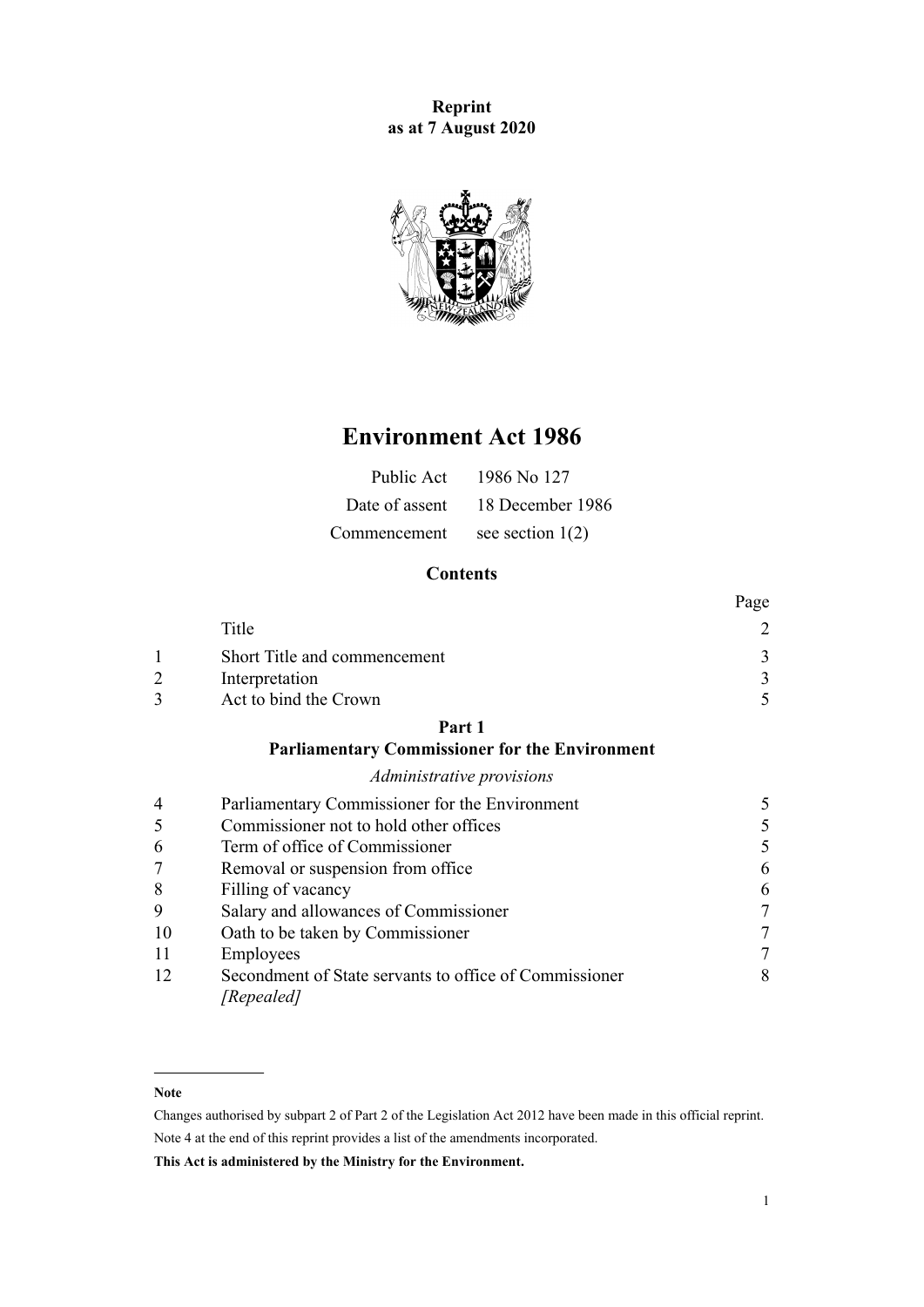<span id="page-1-0"></span>

|     | <b>Environment Act 1986</b>                                      | Reprinted as at<br>7 August 2020 |
|-----|------------------------------------------------------------------|----------------------------------|
| 13  | <b>Employment of consultants</b>                                 | 8                                |
| 14  | Speaker may require staff to be made available to select         | 8                                |
|     | committees                                                       |                                  |
| 15  | Superannuation                                                   | 8                                |
|     | <b>Functions and powers</b>                                      |                                  |
| 16  | <b>Functions of Commissioner</b>                                 | 9                                |
| 17  | Matters to which regard to be given                              | 10                               |
| 18  | Powers of Commissioner                                           | 11                               |
| 19  | Power to obtain information                                      | 11                               |
| 20  | Commissioner and staff to maintain secrecy, etc.                 | 12                               |
| 21  | Commissioner's right to be heard in proceedings                  | 12                               |
| 22  | Delegation of functions and powers                               | 13                               |
| 22A | Proceedings privileged                                           | 14                               |
| 23  | Annual report                                                    | 15                               |
| 24  | Offences                                                         | 15                               |
| 25  | Money to be appropriated by Parliament for purposes of this Part | 16                               |
| 26  | Audit                                                            | 16                               |
| 27  | Amending Official Information Act 1982 [Repealed]                | 16                               |
|     | Part 2                                                           |                                  |
|     | <b>Ministry for the Environment</b>                              |                                  |
| 28  | Ministry for the Environment                                     | 16                               |
| 29  | Secretary for the Environment                                    | 16                               |
| 30  | Other officers and employees of Ministry                         | 16                               |
| 31  | <b>Functions of Ministry</b>                                     | 17                               |
| 32  | Matters to which regard to be given                              | 18                               |
| 33  | Committees                                                       | 18                               |
| 34  | Annual report [Repealed]                                         | 18                               |
| 35  | Ombudsmen Act 1975 amended                                       | 18                               |
|     | <b>Schedule</b>                                                  | 19                               |
|     | Acts under which consents may be granted                         |                                  |

# **An Act to—**

- **(a) provide for the establishment of the office of Parliamentary Commissioner for the Environment:**
- **(b) provide for the establishment of the Ministry for the Environment:**
- **(c) ensure that, in the management of natural and physical resources, full and balanced account is taken of—**
	- **(i) the intrinsic values of ecosystems; and**
	- **(ii) all values which are placed by individuals and groups on the quality of the environment; and**
	- **(iii) the principles of the Treaty of Waitangi; and**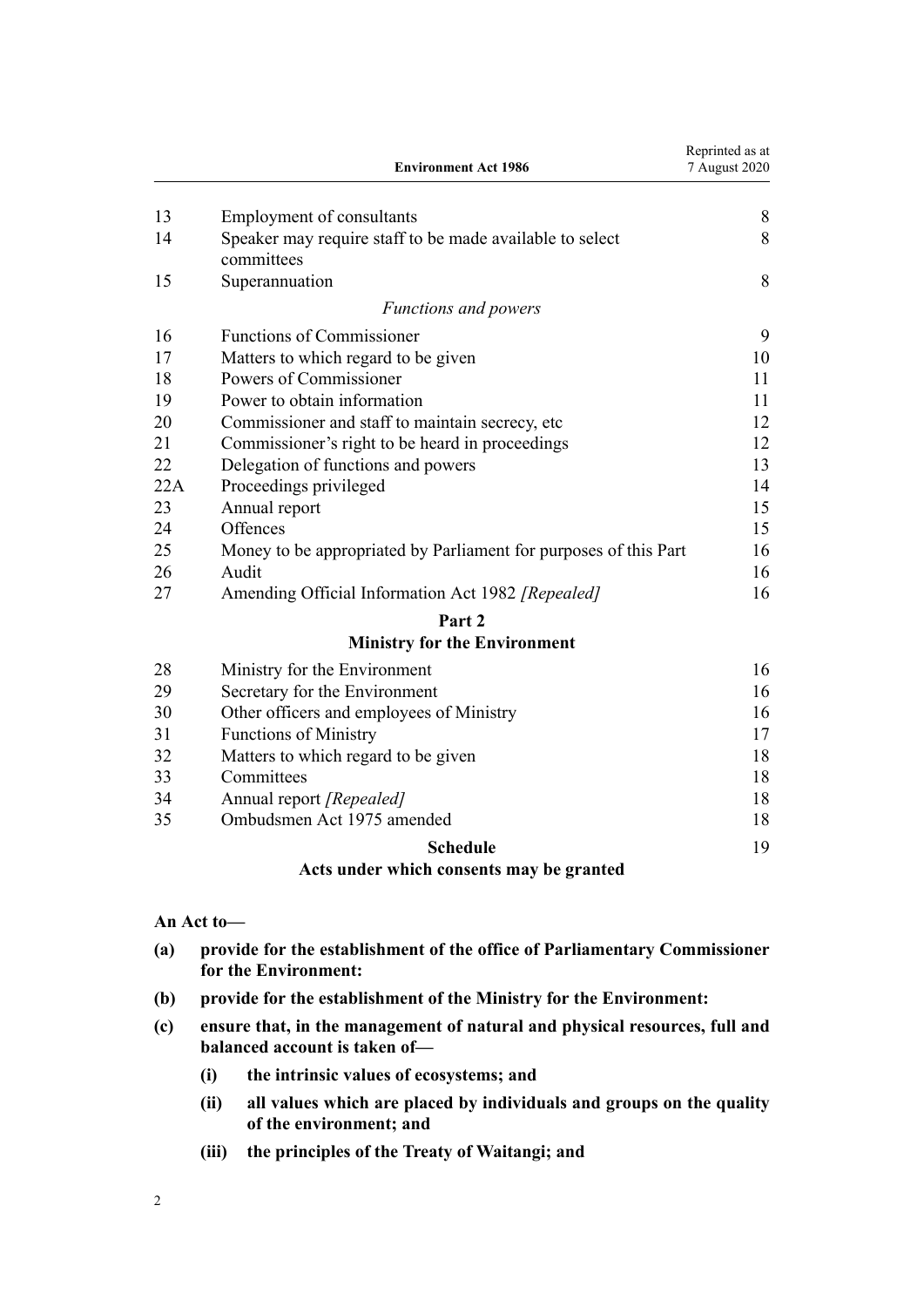# <span id="page-2-0"></span>**(iv) the sustainability of natural and physical resources; and**

**(v) the needs of future generations**

#### **1 Short Title and commencement**

- (1) This Act may be cited as the Environment Act 1986.
- (2) This Act shall come into force on 1 January 1987.

# **2 Interpretation**

In this Act, unless the context otherwise requires,—

**Commissioner** means the Parliamentary Commissioner for the Environment appointed under this Act

**consent** means an authorisation, permission, a licence, a permit, a right, and any other approval of any type whatsoever, capable of being granted under—

- (a) any Act specified in the [Schedule](#page-18-0):
- (b) any regulation, rule, Order in Council, Proclamation, notice, or bylaw in force under any of those Acts:
- (c) any operative regional plan or district plan or proposed plan under the [Resource Management Act 1991](http://legislation.govt.nz/pdflink.aspx?id=DLM230264)—

and which it is necessary to obtain before the lawful commencement of any undertaking or activity which may affect the environment

**contaminant**, means any substance (including gases, liquids, solids, and micro-organisms) or energy (including radioactivity and electromagnetic radiation but excluding noise) or heat, that either by itself or in combination with the same, similar, or other substances, energy, or heat—

- (a) changes or has the potential, when discharged into water, to change the physical, chemical, or biological condition of that water; or
- (b) changes or has the potential, when discharged onto or into land or into air, to change the physical, chemical, or biological condition of the land or air onto or into which it is discharged

**ecosystem** means any system of interacting terrestrial or aquatic organisms within their natural and physical environment

#### **environment** includes—

- (a) ecosystems and their constituent parts including people and communities; and
- (b) all natural and physical resources; and
- (c) those physical qualities and characteristics of an area that contribute to people's appreciation of its pleasantness, aesthetic coherence, and cultural and recreational attributes; and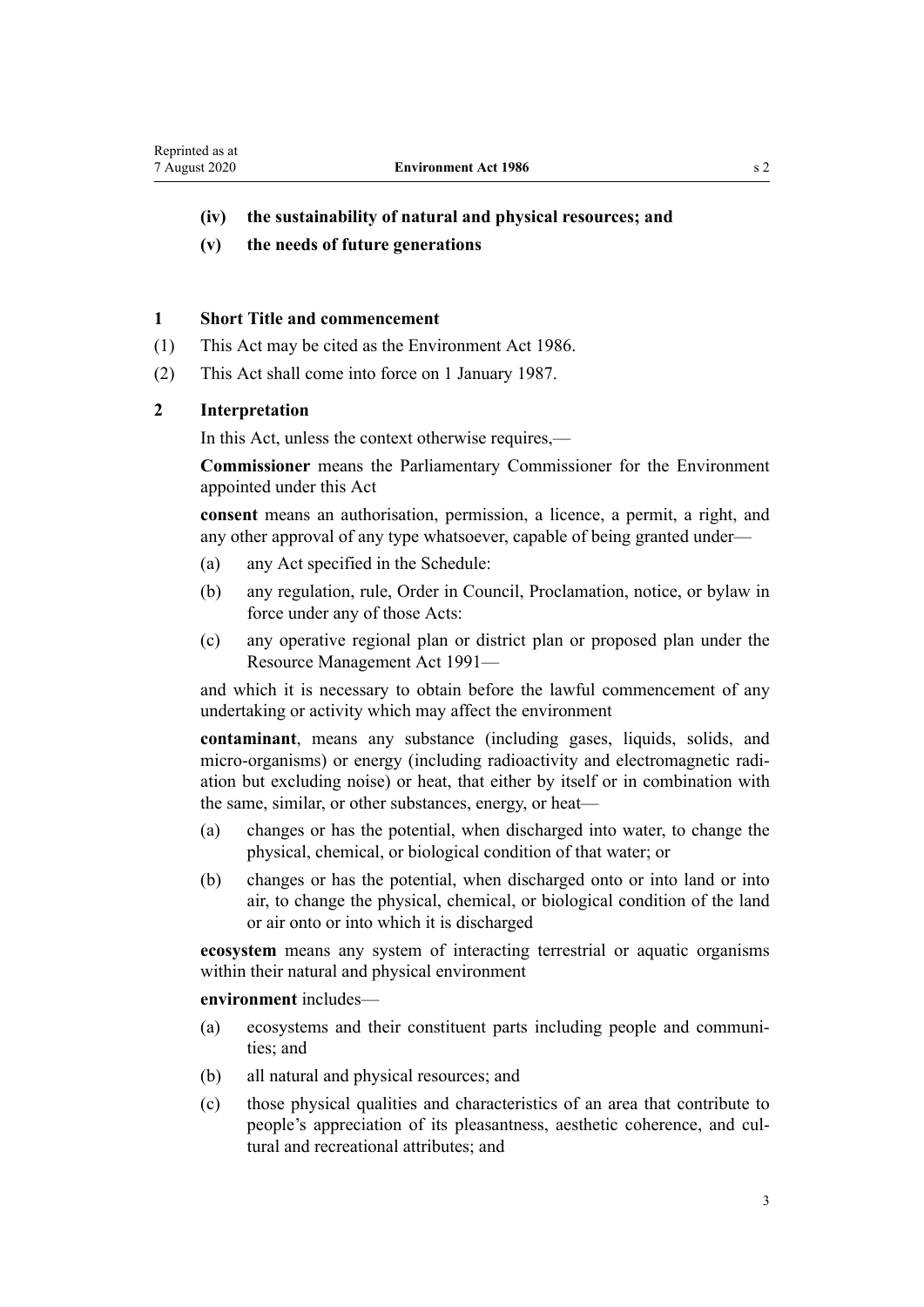(d) the social, economic, aesthetic, and cultural conditions which affect the matters stated in paragraphs (a) to (c) or which are affected by those matters

**hazardous substance** means any substance which may impair human, plant, or animal health or may adversely affect the health or safety of any person or the environment, whether or not contained in or forming part of any other substance or thing

**local authority** has the same meaning as in [section 5\(1\)](http://legislation.govt.nz/pdflink.aspx?id=DLM170881) of the Local Government Act 2002

**Minister** means the Minister for the Environment

**Ministry** means the Ministry for the Environment established under this Act

**natural hazard** means any atmospheric or earth or water related occurrence (including erosion, volcanic activity, landslip, subsidence, sedimentation, fire, or flooding) the action of which adversely affects or may adversely affect human life, property, or the environment

**natural and physical resources** includes water, air, soil, minerals, hydrocarbons, and energy, all forms of flora and fauna (whether native to New Zealand or introduced) and any building, structure, machine, device, or other facility made by people

**pollution** means any process, whether natural or artificial, resulting in the introduction of any contaminant into the environment; and noise; and **pollutant** has a corresponding meaning

#### **public authority** means—

- (a) a Minister of the Crown:
- (b) a government department:
- (c) any instrument of the Executive Government of New Zealand:
- (d) any local authority

**Secretary** means the Secretary for the Environment appointed in accordance with [section 29](#page-15-0)

**territorial sea** means the territorial sea of New Zealand as defined by [section 3](http://legislation.govt.nz/pdflink.aspx?id=DLM442665) of the Territorial Sea, Contiguous Zone, and Exclusive Economic Zone Act 1977

**Treaty of Waitangi** means the [Treaty of Waitangi](http://legislation.govt.nz/pdflink.aspx?id=DLM435834) as set out in Schedule 1 of the Treaty of Waitangi Act 1975.

Section 2 **consent** paragraph (c): substituted, on 1 October 1991, by [section 362](http://legislation.govt.nz/pdflink.aspx?id=DLM239393) of the Resource Management Act 1991 (1991 No 69).

Section 2 **contaminant**: substituted, on 1 October 1991, by [section 362](http://legislation.govt.nz/pdflink.aspx?id=DLM239393) of the Resource Management Act 1991 (1991 No 69).

Section 2 **environment** paragraph (a): amended, on 1 October 1991, by [section 362](http://legislation.govt.nz/pdflink.aspx?id=DLM239393) of the Resource Management Act 1991 (1991 No 69).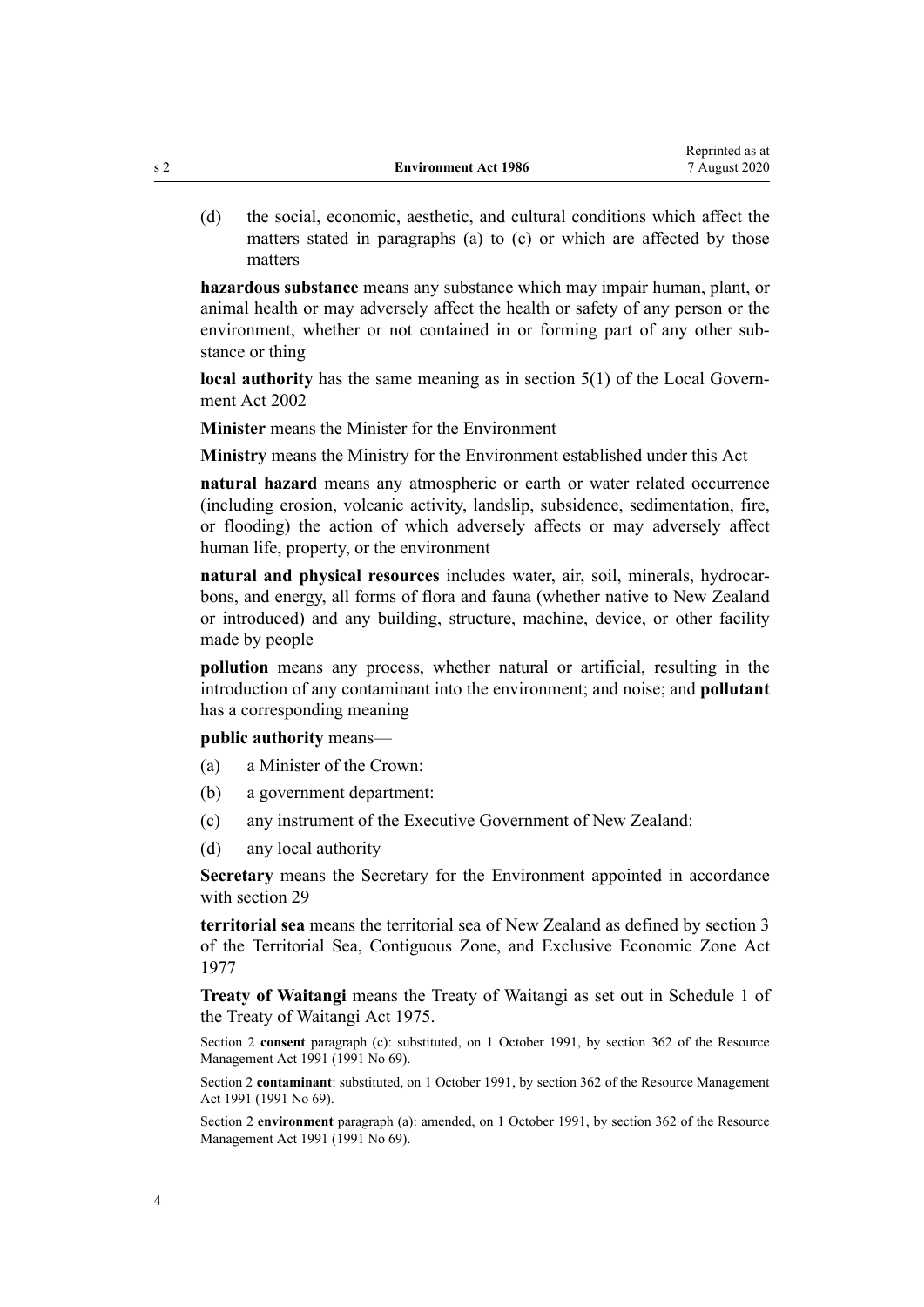<span id="page-4-0"></span>Section 2 **environment** paragraph (c): substituted, on 1 October 1991, by [section 362](http://legislation.govt.nz/pdflink.aspx?id=DLM239393) of the Resource Management Act 1991 (1991 No 69).

Section 2 **environment** paragraph (d): added, on 1 October 1991, by [section 362](http://legislation.govt.nz/pdflink.aspx?id=DLM239393) of the Resource Management Act 1991 (1991 No 69).

Section 2 **hazardous substance**: substituted, on 2 July 2001, by [section 149](http://legislation.govt.nz/pdflink.aspx?id=DLM385160) of the Hazardous Substances and New Organisms Act 1996 (1996 No 30).

Section 2 **local authority**: substituted, on 1 July 2003, by [section 262](http://legislation.govt.nz/pdflink.aspx?id=DLM174088) of the Local Government Act 2002 (2002 No 84).

Section 2 **pollution**: amended, on 1 October 1991, by [section 362](http://legislation.govt.nz/pdflink.aspx?id=DLM239393) of the Resource Management Act 1991 (1991 No 69).

Section 2 **territorial sea**: amended, on 1 August 1996, pursuant to section 5(4) of the Territorial Sea and Exclusive Economic Zone Amendment Act 1996 (1996 No 74).

#### **3 Act to bind the Crown**

This Act shall bind the Crown.

#### **Part 1**

# **Parliamentary Commissioner for the Environment**

#### *Administrative provisions*

# **4 Parliamentary Commissioner for the Environment**

- (1) There shall be appointed, as an officer of Parliament, a Parliamentary Commissioner for the Environment.
- (2) Subject to [section 8,](#page-5-0) the Commissioner shall be appointed by the Governor-General on the recommendation of the House of Representatives.

#### **5 Commissioner not to hold other offices**

The Commissioner shall not be capable of being a member of Parliament or of a local authority, and shall not, without the approval of the Speaker of the House of Representatives in each particular case, hold any office of trust or profit or engage in any occupation for reward outside the duties of the Commissioner's office.

#### **6 Term of office of Commissioner**

- (1) Except as otherwise provided in this Act, the Commissioner shall hold office for a term of 5 years, but may be reappointed from time to time.
- (2) Where the term for which the Commissioner has been appointed expires, the Commissioner, unless sooner resigning from office or removed from office, shall continue to hold office, by virtue of the appointment for the term that has expired, until—
	- (a) the Commissioner is reappointed; or
	- (b) a successor to the Commissioner is appointed.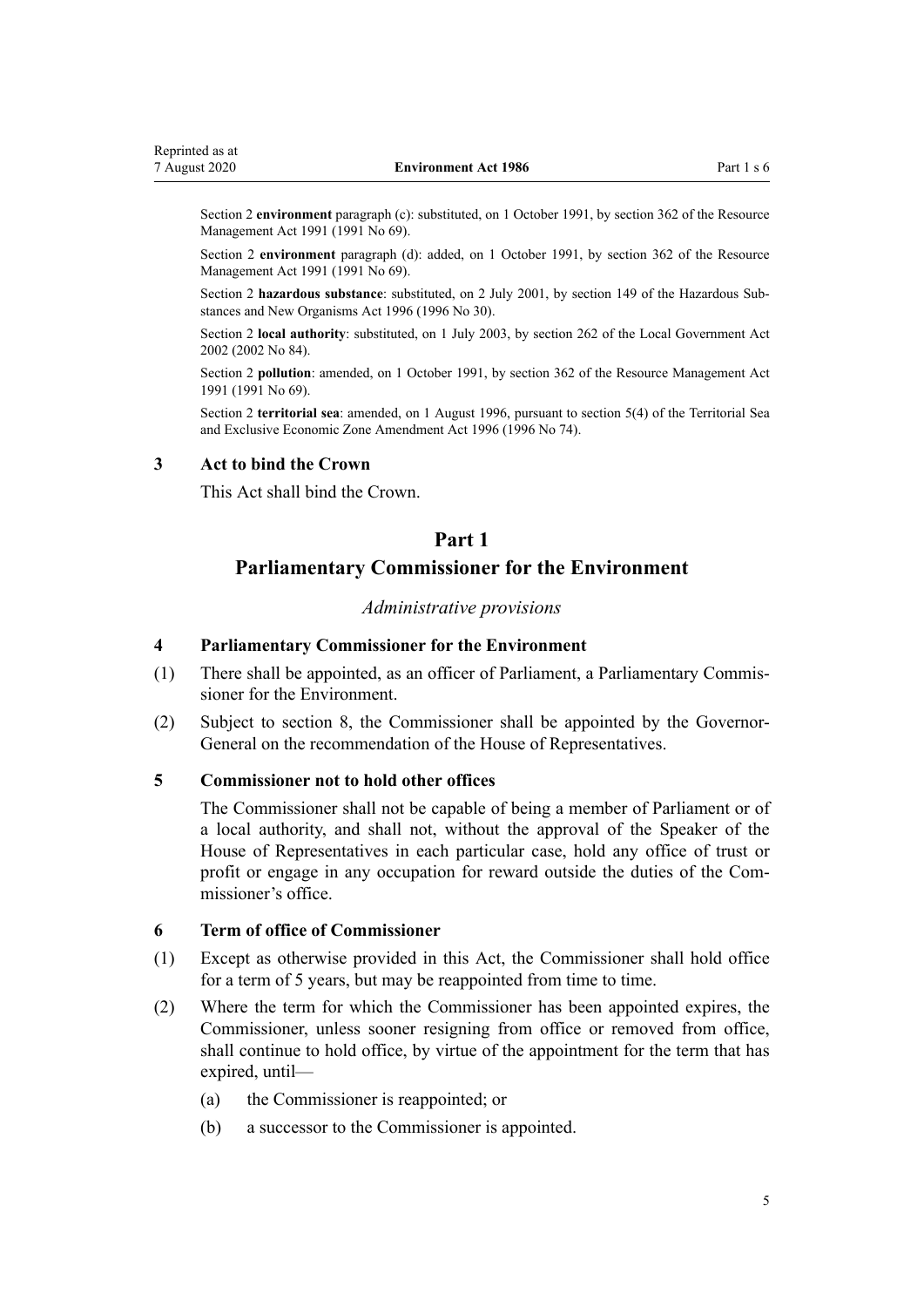<span id="page-5-0"></span>

| <i>reprince as at</i>                     |               |
|-------------------------------------------|---------------|
| Part 1 s 7<br><b>Environment Act 1986</b> | 7 August 2020 |

Reprinted as at

(3) The Commissioner may at any time resign from office by writing addressed to the Speaker of the House of Representatives, or to the Prime Minister if there is no Speaker or if the Speaker is absent from New Zealand.

# **7 Removal or suspension from office**

- (1) Subject to subsection (2), the Commissioner may be removed or suspended from office only by the Governor-General, upon an address from the House of Representatives, for inability to perform the functions of the office, bankruptcy, neglect of duty, or misconduct.
- (2) At any time when Parliament is not in session, the Commissioner may be suspended from office by the Governor-General in Council for inability to perform the functions of the office, bankruptcy, neglect of duty, or misconduct proved to the satisfaction of the Governor-General in Council; but any such suspension shall not continue in force beyond the end of the 24th sitting day of the next ensuing session of Parliament, and the salary of the Commissioner shall continue to be paid notwithstanding the suspension.

Section 7(1): amended, on 1 January 2002, by [section 70\(1\)](http://legislation.govt.nz/pdflink.aspx?id=DLM122579) of the Human Rights Amendment Act 2001 (2001 No 96).

Section 7(2): amended, on 1 January 2002, by [section 70\(1\)](http://legislation.govt.nz/pdflink.aspx?id=DLM122579) of the Human Rights Amendment Act 2001 (2001 No 96).

#### **8 Filling of vacancy**

- (1) If the Commissioner dies, or resigns from office, or is removed from office, the vacancy thereby created shall be filled as soon as practicable in accordance with this section.
- (2) Subject to subsection (3), a vacancy in the office of Commissioner shall be filled by the appointment of a Commissioner by the Governor-General on the recommendation of the House of Representatives.
- $(3)$  If—
	- (a) a vacancy occurs while Parliament is not in session or exists at the close of a session; and
	- (b) the House of Representatives has not recommended an appointment to fill the vacancy—

the vacancy, at any time before the commencement of the next ensuing session of Parliament, may be filled by the appointment of a successor by the Governor-General in Council.

(4) Any appointment made under subsection (3) shall lapse and the office shall again become vacant unless, before the end of the 24th sitting day of the House of Representatives following the date of the appointment, the House confirms the appointment.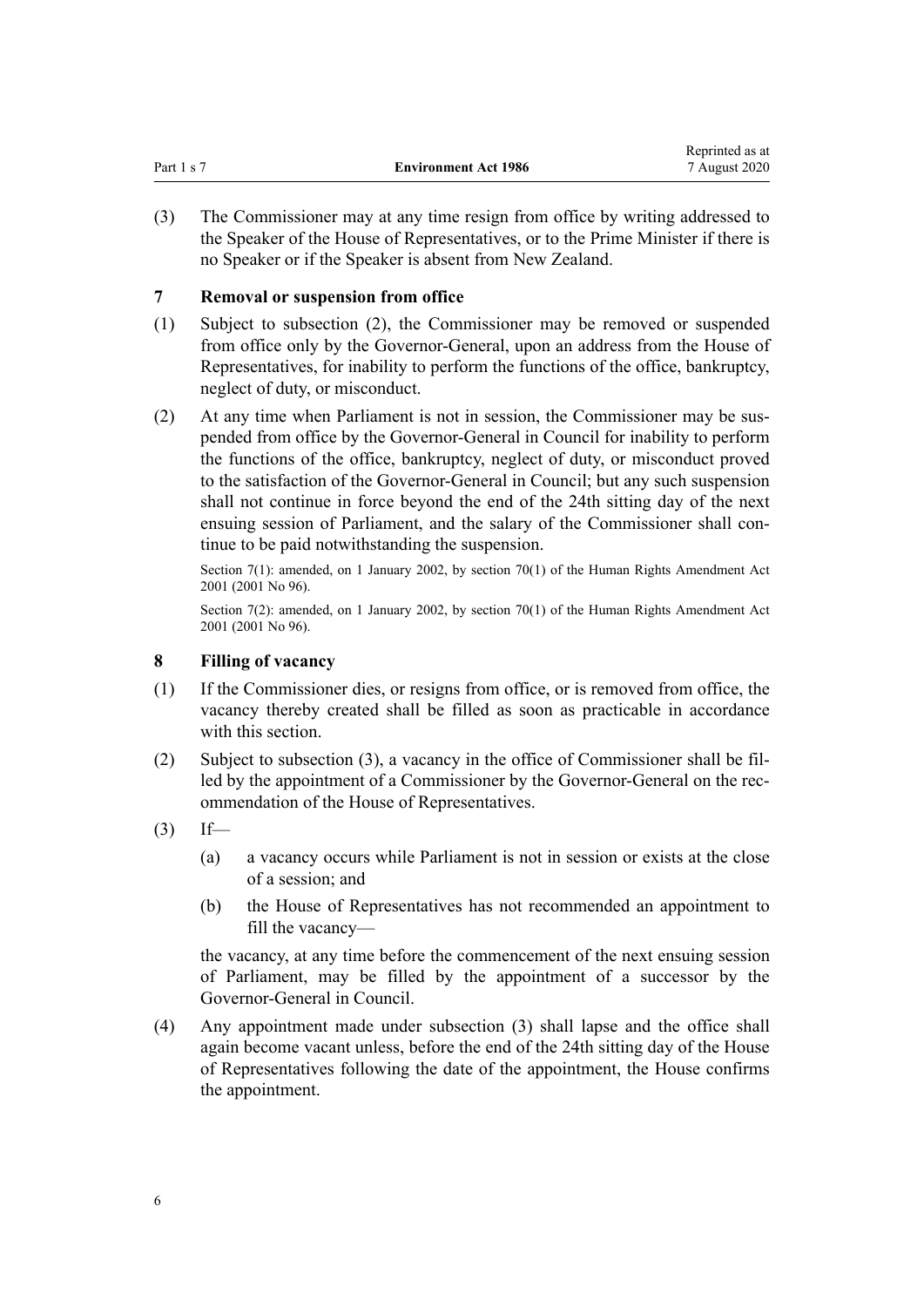# <span id="page-6-0"></span>**9 Salary and allowances of Commissioner**

- (1) There shall be paid to the Commissioner out of public money, without further appropriation than this section,—
	- (a) a salary at such rate as the Remuneration Authority from time to time determines; and
	- (b) such allowances as are from time to time determined by the Remuneration Authority.
- (2) The salary of the Commissioner shall not be diminished during the continuance of the Commissioner's appointment.
- (3) Notwithstanding anything in subsection (1), there shall be paid to the Commissioner, in respect of time spent in travelling in the exercise of the Commissioner's functions, travelling allowances and expenses in accordance with the [Fees](http://legislation.govt.nz/pdflink.aspx?id=DLM264952) [and Travelling Allowances Act 1951](http://legislation.govt.nz/pdflink.aspx?id=DLM264952), and the provisions of that Act shall apply accordingly as if the Commissioner were a member of a statutory board and the travelling were in the service of a statutory board.
- (4) The Commissioner shall be entitled to such annual leave, sick leave, and other leave as may be determined by the Speaker of the House of Representatives.
- (5) The Commissioner shall not be regarded as being employed in the service of Her Majesty for the purposes of the [Public Service Act 2020](http://legislation.govt.nz/pdflink.aspx?id=LMS106157) by reason of appointment as the Commissioner.

Section 9(1): amended (with effect on 1 July 1989), on 26 July 1989, by [section 86\(1\)](http://legislation.govt.nz/pdflink.aspx?id=DLM163175) of the Public Finance Act 1989 (1989 No 44).

Section 9(1)(a): amended, on 1 April 2003, by [section 4\(1\)](http://legislation.govt.nz/pdflink.aspx?id=DLM167443) of the Remuneration Authority (Members of Parliament) Amendment Act 2002 (2002 No 54).

Section 9(1)(b): amended, on 1 April 2003, by [section 4\(1\)](http://legislation.govt.nz/pdflink.aspx?id=DLM167443) of the Remuneration Authority (Members of Parliament) Amendment Act 2002 (2002 No 54).

Section 9(4): substituted, on 1 April 1988, by [section 87](http://legislation.govt.nz/pdflink.aspx?id=DLM130374) of the State Sector Act 1988 (1988 No 20). Section 9(5): amended, on 7 August 2020, by [section 135](http://legislation.govt.nz/pdflink.aspx?id=LMS176959) of the Public Service Act 2020 (2020) No 40).

#### **10 Oath to be taken by Commissioner**

- (1) Before entering upon the exercise of the duties of office the Commissioner shall take an oath that he or she will faithfully and impartially perform the duties of the office, and will not, except for the purposes of this Act, divulge any information received by the Commissioner under this Act.
- (2) The oath shall be administered by the Speaker or the Clerk of the House of Representatives.

#### **11 Employees**

(1) The Commissioner may from time to time appoint such employees as may be necessary for the efficient carrying out of the Commissioner's functions, powers, and duties under this Act.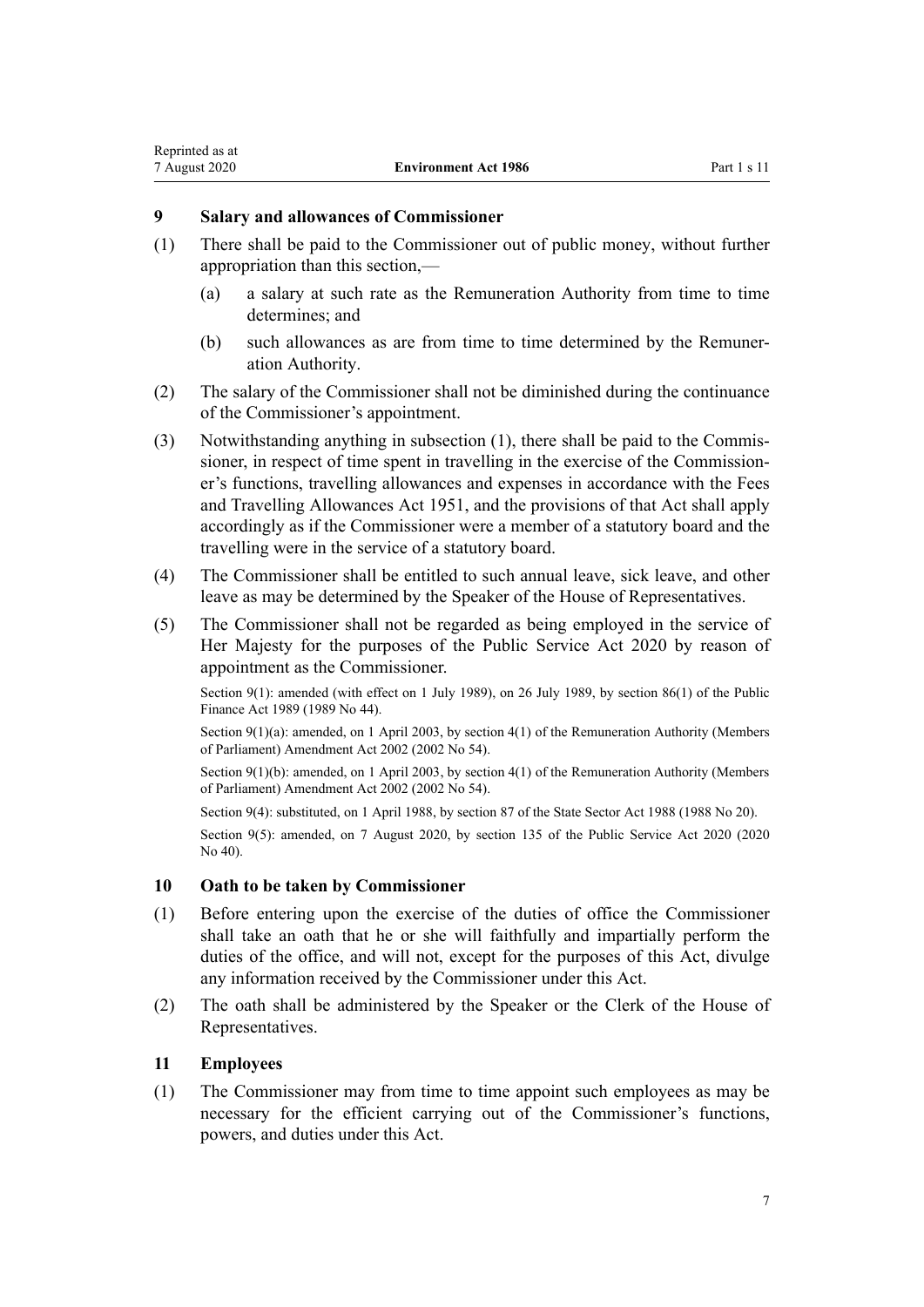<span id="page-7-0"></span>

Reprinted as at

- (2) The Commissioner is responsible for negotiating, under the [Employment Rela](http://legislation.govt.nz/pdflink.aspx?id=DLM58316)[tions Act 2000,](http://legislation.govt.nz/pdflink.aspx?id=DLM58316) every employment agreement applicable to employees appointed under this section.
- (3) The Commissioner shall operate a personnel policy that complies with the principle of being a good employer.
- (4) No person so employed shall be deemed to be employed in the service of Her Majesty for the purposes of the [Public Service Act 2020](http://legislation.govt.nz/pdflink.aspx?id=LMS106157) by reason of that person's appointment under this section.

Section 11: substituted, on 1 April 1996, by section 2 of the Environment Amendment Act 1996 (1996 No 11).

Section 11(2): substituted, on 2 October 2000, by [section 240](http://legislation.govt.nz/pdflink.aspx?id=DLM61487) of the Employment Relations Act 2000 (2000 No 24).

Section 11(4): amended, on 7 August 2020, by [section 135](http://legislation.govt.nz/pdflink.aspx?id=LMS176959) of the Public Service Act 2020 (2020 No 40).

## **12 Secondment of State servants to office of Commissioner**

#### *[Repealed]*

Section 12: repealed, on 1 April 1996, by section 3 of the Environment Amendment Act 1996 (1996 No 11).

#### **13 Employment of consultants**

- (1) The Commissioner may from time to time appoint any person with expert knowledge, or who is otherwise able to assist the Commissioner, to make such inquiries, conduct such research, and make such reports as the Commissioner considers will better enable the Commissioner to exercise and perform the Commissioner's powers and functions under this Act.
- (2) The Commissioner shall determine the terms and conditions under which any person is appointed under subsection (1).

Section 13(2): substituted, on 1 April 1996, by section 4 of the Environment Amendment Act 1996 (1996 No 11).

#### **14 Speaker may require staff to be made available to select committees**

At the request of any select committee of the House of Representatives, the Speaker of the House of Representatives may require the Commissioner to make available any officer or employee holding office under [section 11](#page-6-0) or section 12 or (with the person's consent) any person appointed under section 13 to advise the select committee.

# **15 Superannuation**

For the purposes of the [Government Superannuation Fund Act 1956,](http://legislation.govt.nz/pdflink.aspx?id=DLM446000) service as the Commissioner or as an officer or employee appointed or seconded under [section 11](#page-6-0) or section 12 shall be deemed to be Government service.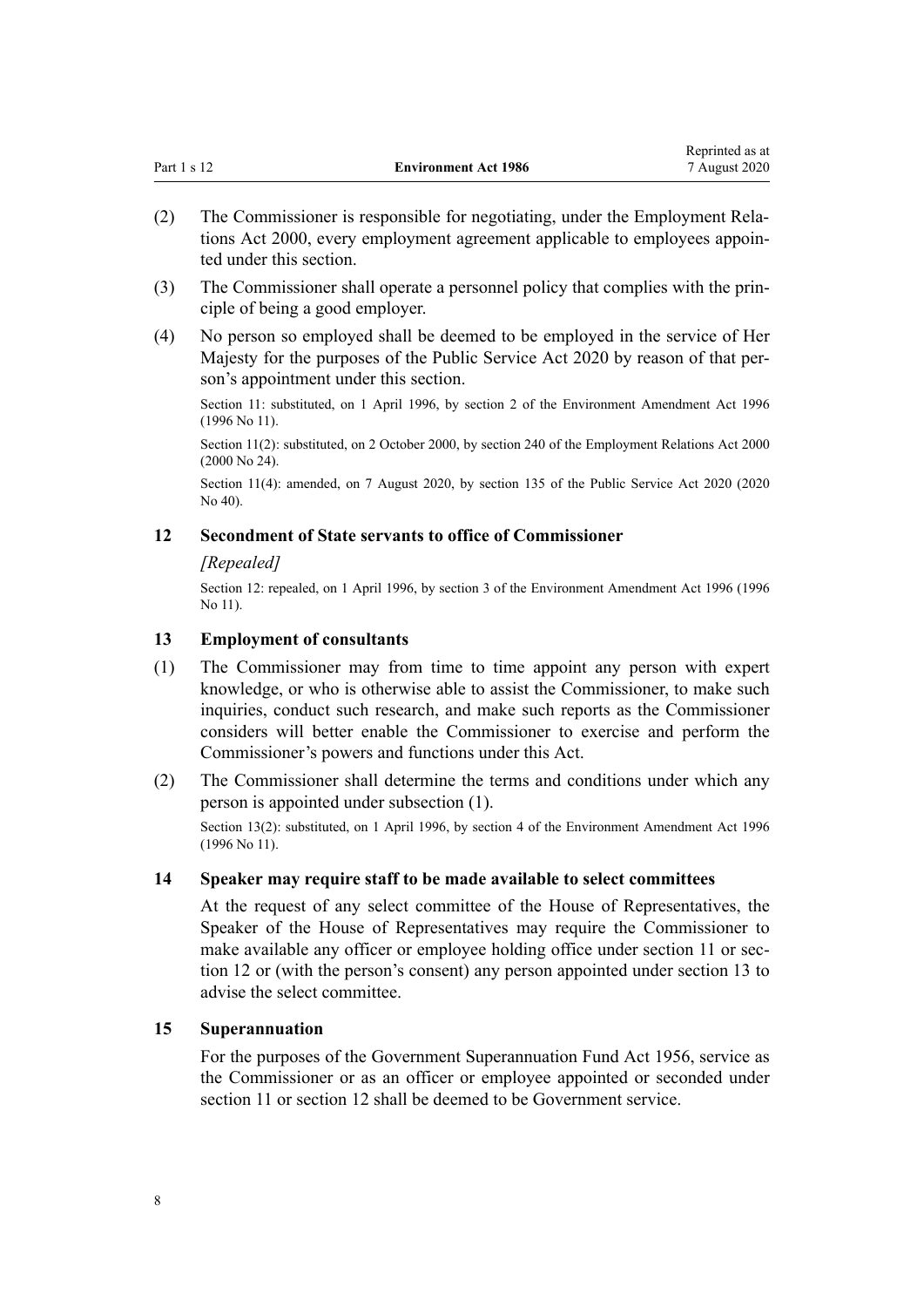# *Functions and powers*

#### <span id="page-8-0"></span>**16 Functions of Commissioner**

- (1) The functions of the Commissioner shall be—
	- (a) with the objective of maintaining and improving the quality of the environment, to review from time to time the system of agencies and processes established by the Government to manage the allocation, use, and preservation of natural and physical resources, and to report the results of any such review to the House of Representatives and to such other bodies or persons as the Commissioner considers appropriate:
	- (b) where the Commissioner considers it necessary, to investigate the effectiveness of environmental planning and environmental management carried out by public authorities, and advise them on any remedial action the Commissioner considers desirable:
	- $\int_{c}^{c}$  to  $\frac{1}{c}$ 
		- (i) investigate any matter in respect of which, in the Commissioner's opinion, the environment may be or has been adversely affected, whether through natural causes or as a result of the acts or omissions of any person or body, to an extent which the Commissioner considers warrants investigation; and
		- (ii) advise, where necessary, the appropriate public authority and any other person or body the Commissioner thinks appropriate of the preventive measures or remedial action which the Commissioner considers should be taken; and
		- (iii) report the results of the investigation to the House of Representatives:
	- (d) at the request of the House of Representatives or any select committee of the House of Representatives, to report to the House or committee on any petition, Bill, or other matter before the House or committee the subject matter of which may have a significant effect on the environment:
	- (e) on the direction of the House of Representatives, to inquire into any matter that has had or may have a substantial and damaging effect on the environment, and to report the results of the inquiry to the House:
	- (f) to undertake and encourage the collection and dissemination of information relating to the environment:
	- (g) to encourage preventive measures and remedial actions for the protection of the environment.
- (2) For the purposes of any inquiry held under subsection  $(1)(e)$ , the Commissioner shall have the same powers as are conferred on commissions of inquiry by [sec](http://legislation.govt.nz/pdflink.aspx?id=DLM139145)[tion 4](http://legislation.govt.nz/pdflink.aspx?id=DLM139145) and [sections 4B to 9](http://legislation.govt.nz/pdflink.aspx?id=DLM139153) of the Commissions of Inquiry Act 1908; and those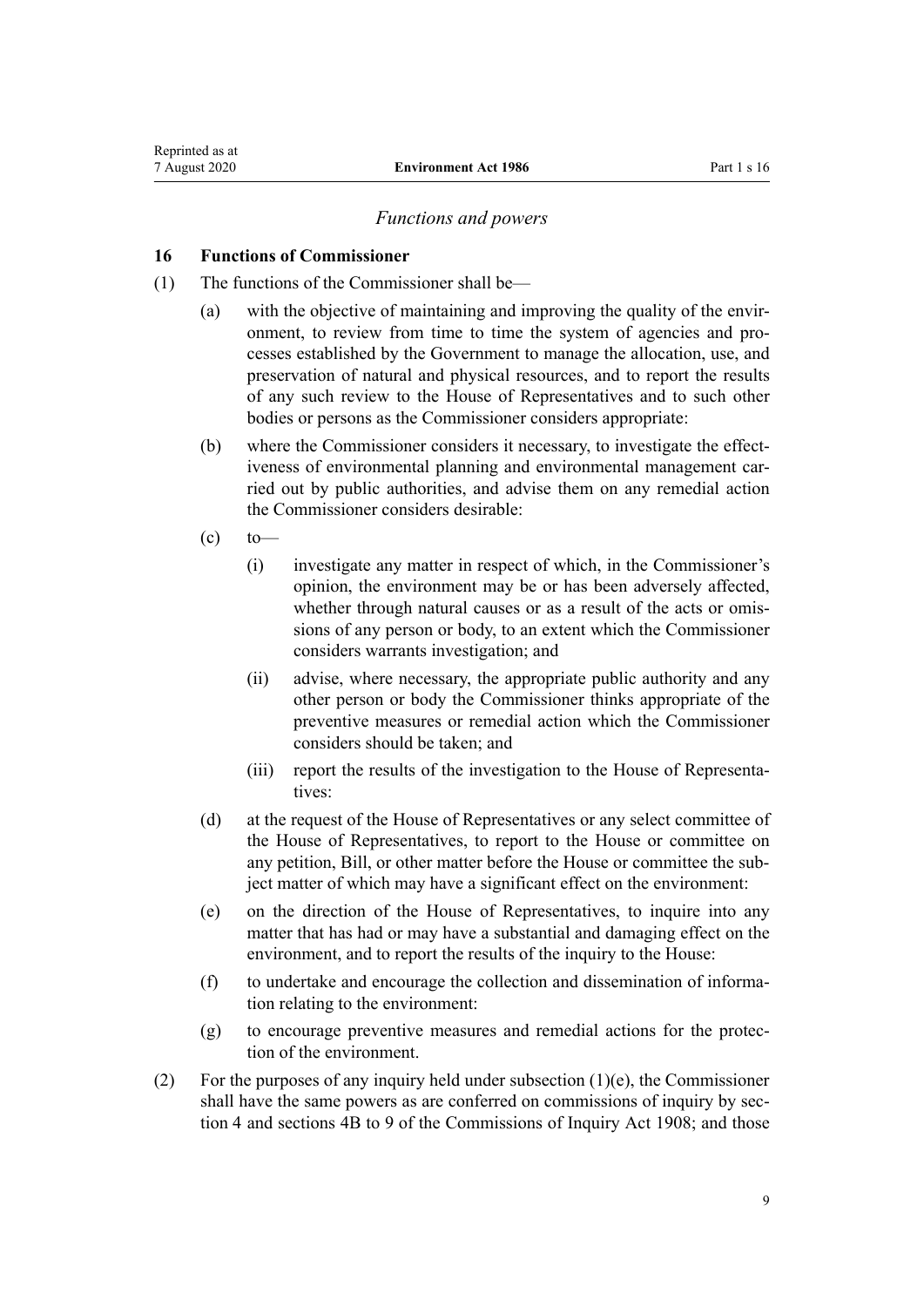<span id="page-9-0"></span>sections shall apply to all persons involved in any capacity in any such inquiry as if it were an inquiry conducted by a Commission under that Act.

Reprinted as at

(3) The Commissioner shall have, in relation to any such inquiry, and any report on the results of the inquiry, the same immunities and privileges as are possessed by a District Court Judge in the exercise of the Judge's civil jurisdiction.

# **17 Matters to which regard to be given**

In the performance of the Commissioner's functions the Commissioner, where the Commissioner considers it appropriate, shall have regard, in particular but not exclusively, to—

- (a) the maintenance and restoration of ecosystems of importance, especially those supporting habitats or rare, threatened, or endangered species of flora or fauna:
- (b) areas, landscapes, and structures of aesthetic, archaeological, cultural, historical, recreational, scenic, and scientific value:
- (c) any land, water, sites, fishing grounds, or physical or cultural resources, or interests associated with such areas, which are part of the heritage of the tangata whenua and which contribute to their well-being:
- (d) the effects on communities of people of—
	- (i) actual or proposed changes to natural and physical resources:
	- (ii) the establishment or proposed establishment of new communities:
- (e) whether any proposals, policies, or other matters, the consideration of which is within the Commissioner's functions, are likely to—
	- (i) result in or increase pollution; or
	- (ii) result in the occurrence, or increase the chances of occurrence, of natural hazards or hazardous substances; or
	- (iii) result in the introduction of species or genotypes not previously present within New Zealand (including the territorial sea); or
	- (iv) have features, the environmental effects of which are not certain, and the potential impact of which is such as to warrant further investigation in order to determine the environmental impact of the proposal, policy, or other matter; or
	- (v) result in the allocation or depletion of any natural and physical resources in a way or at a rate that will prevent the renewal by natural processes of the resources or will not enable an orderly transition to other materials:
- (f) all reasonably foreseeable effects of any such proposal, policy, or other matter on the environment, whether adverse or beneficial, short term or long term, direct or indirect, or cumulative: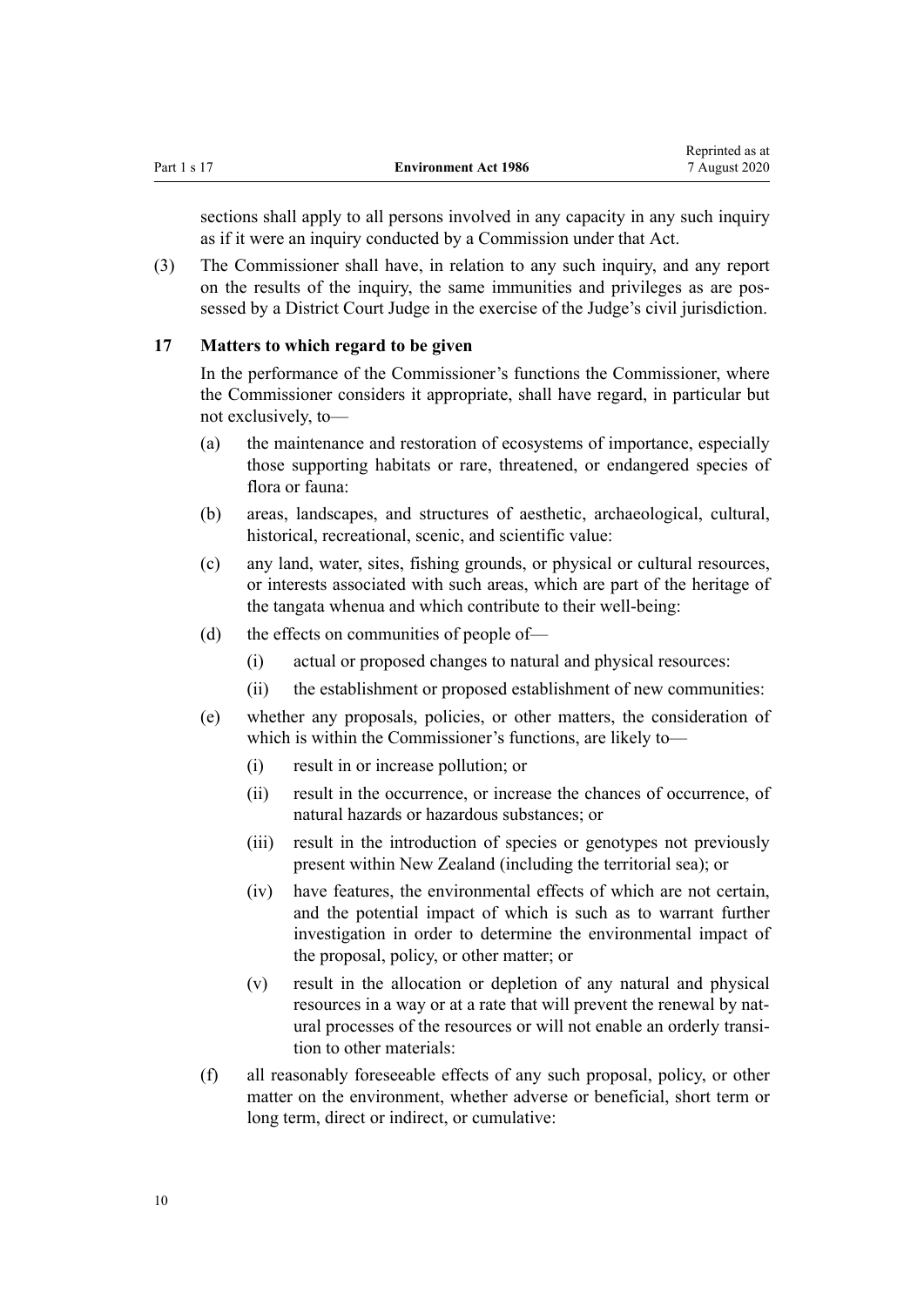<span id="page-10-0"></span>

| Reprinted as at |                             |             |
|-----------------|-----------------------------|-------------|
| 7 August 2020   | <b>Environment Act 1986</b> | Part 1 s 19 |

(g) alternative means or methods of implementing or providing for any such proposal, policy, or matter in all or any of its aspects, including the consideration, where appropriate, of alternative sites.

#### **18 Powers of Commissioner**

The Commissioner shall have such powers as may be necessary to enable the Commissioner to carry out the Commissioner's functions under this Act.

# **19 Power to obtain information**

- (1) The Commissioner may from time to time require any person who in the Commissioner's opinion is able to give any information relating to any matter which is being investigated or inquired into by the Commissioner to furnish to the Commissioner any such information and to produce any documents or papers or things which in the Commissioner's opinion relate to any such matter and which may be in the possession or under the control of that person.
- (2) The Commissioner may summon before the Commissioner and examine on oath any person who in the Commissioner's opinion is able to give any such information, and for that purpose may administer an oath. Every such examination by the Commissioner shall be deemed to be a judicial proceeding within the meaning of [section 108](http://legislation.govt.nz/pdflink.aspx?id=DLM328793) of the Crimes Act 1961 (which relates to perjury).
- (3) Any person who is bound by the provisions of any enactment (other than the [Public Service Act 2020](http://legislation.govt.nz/pdflink.aspx?id=LMS106157) and the [Official Information Act 1982\)](http://legislation.govt.nz/pdflink.aspx?id=DLM64784) to maintain secrecy in relation to any matter or not to disclose any matter shall not be required to—
	- (a) supply any information to the Commissioner; or
	- (b) answer any question put by the Commissioner; or
	- (c) produce any document, paper, or thing to the Commissioner—

if compliance with the requirement would be in breach of the obligation of secrecy or non-disclosure.

- (4) Every person shall have the same privileges in relation to the giving of information, the answering of questions, and the production of documents and papers and things in accordance with this section as witnesses have in any court.
- (5) Except on the trial of any person for perjury within the meaning of the [Crimes](http://legislation.govt.nz/pdflink.aspx?id=DLM327381) [Act 1961](http://legislation.govt.nz/pdflink.aspx?id=DLM327381) in respect of his or her sworn testimony, no statement made or answer given by that or any other person in the course of any inquiry by or any proceedings before the Commissioner shall be admissible in evidence against any person in any court or at any inquiry or in any other proceedings, and no evidence in respect of proceedings before the Commissioner shall be given against any person.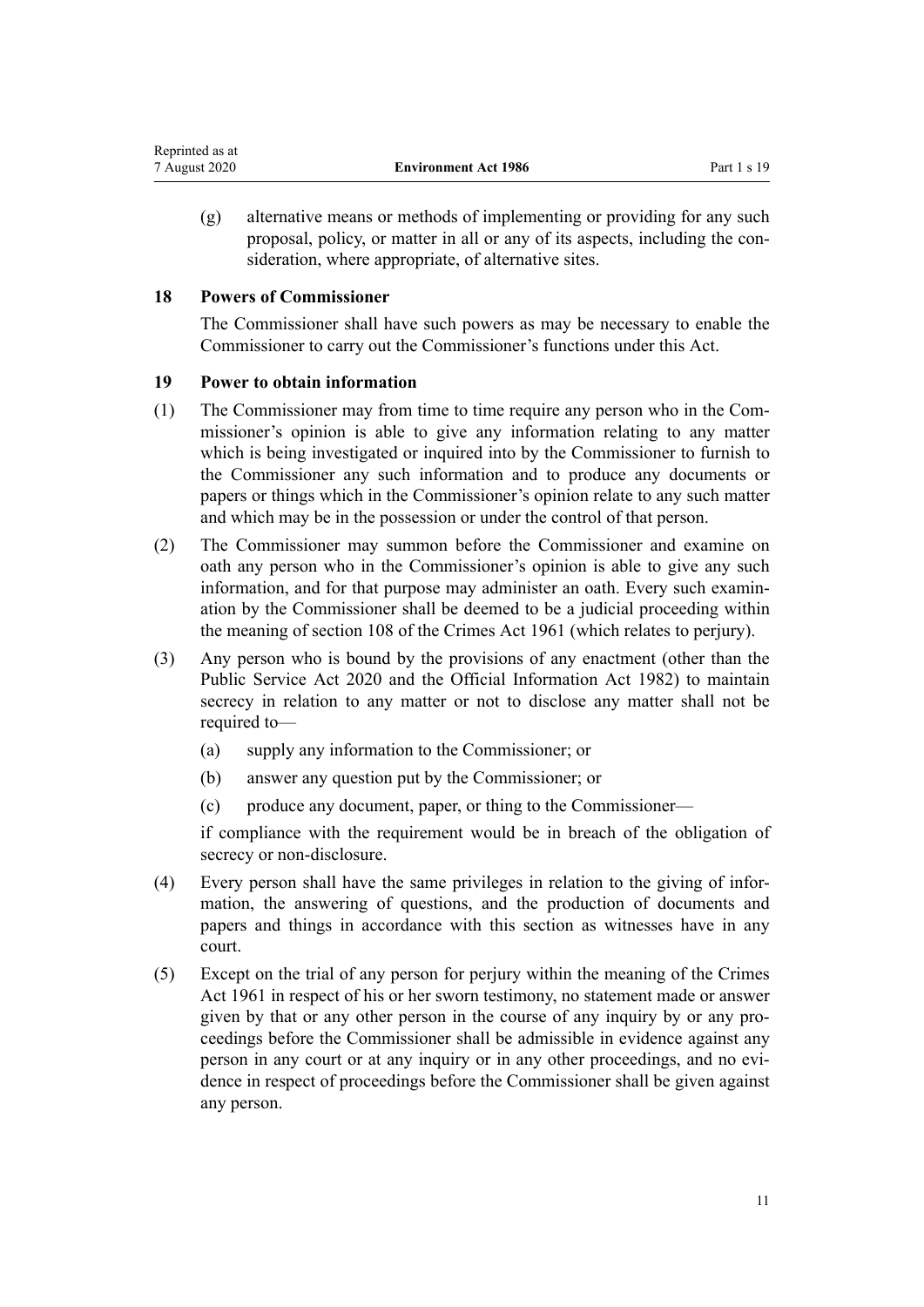<span id="page-11-0"></span>

Reprinted as at

- (6) No person shall be liable to prosecution for an offence against any enactment, other than this Act, by reason of compliance with any requirement of the Commissioner under this section.
- (7) Where any person is required by the Commissioner to attend before the Commissioner for the purposes of this section, that person shall be entitled to the same fees, allowances, and expenses as if he or she were a witness in a court, and the provision of any regulations in force under the [Criminal Procedure Act](http://legislation.govt.nz/pdflink.aspx?id=DLM3359902) [2011](http://legislation.govt.nz/pdflink.aspx?id=DLM3359902) shall apply accordingly. For the purposes of this subsection the Commissioner shall have the powers of a court under any such regulations to fix or disallow, in whole or in part, or increase the amounts payable thereunder.

Section 19(3): amended, on 7 August 2020, by [section 135](http://legislation.govt.nz/pdflink.aspx?id=LMS176959) of the Public Service Act 2020 (2020)  $N_0$  40).

Section 19(7): amended, on 1 July 2013, by [section 413](http://legislation.govt.nz/pdflink.aspx?id=DLM3360714) of the Criminal Procedure Act 2011 (2011 No 81).

#### **20 Commissioner and staff to maintain secrecy, etc**

- (1) The Commissioner and every person holding any office or appointment under the Commissioner shall be deemed for the purposes of [sections 105](http://legislation.govt.nz/pdflink.aspx?id=DLM328753) and [105A](http://legislation.govt.nz/pdflink.aspx?id=DLM328755) of the Crimes Act 1961 to be officials.
- (2) Except for purposes connected with the administration of this Act or with the carrying out of the provisions of this Act, the Commissioner and every person holding any office or appointment under the Commissioner shall maintain secrecy in respect of all matters that come to their knowledge in the exercise and performance of their powers and functions under this Act.
- (3) Every person holding any office or appointment under the Commissioner, before beginning to perform any official duty under this Act, shall take an oath, to be administered by the Commissioner, that he or she will not divulge any information received under this Act except for purposes connected with the administration of this Act or with the carrying out of the provisions of this Act.

# **21 Commissioner's right to be heard in proceedings**

- (1) In any proceedings in any way relating to or arising from the obtaining of, or any attempt to obtain, any consent, the Commissioner—
	- (a) shall have the right to be present and be heard solely for the purpose of calling evidence on any matter (including evidence in rebuttal) that should be taken in account in determining the proceedings:
	- (b) may examine, cross-examine, and re-examine witnesses:
	- (c) may be represented by counsel or by any duly authorised representative—

but shall have no greater rights than parties to the proceedings in respect of the calling of evidence or evidence in rebuttal, or in respect of the examination, cross-examination, and re-examination of witnesses.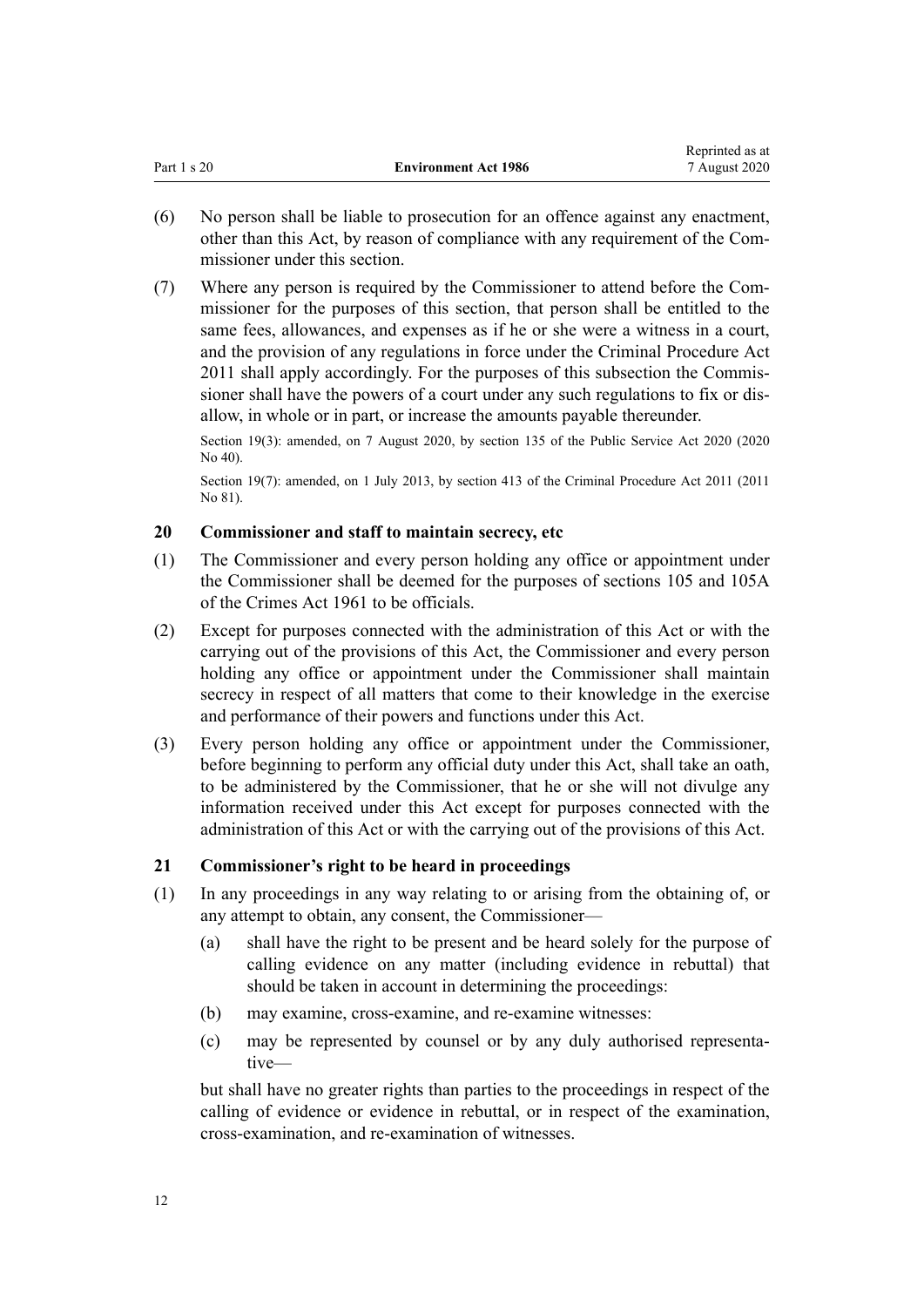<span id="page-12-0"></span>

| Reprinted as at |                             |             |
|-----------------|-----------------------------|-------------|
| 7 August 2020   | <b>Environment Act 1986</b> | Part 1 s 22 |

- (2) Where the Commissioner appears in any proceedings pursuant to any of the provisions of subsection (1), the court, tribunal, or other body before which those proceedings are conducted, where it has power to award costs to or against parties to the proceedings, may make such order as it thinks just—
	- (a) as to the payment by any party to the proceedings of the costs incurred by the Commissioner in so doing; or
	- (b) as to the payment by the Commissioner of any costs incurred by any party to the proceedings by reason of the Commissioner's so doing.
- (3) Where any costs are so awarded to the Commissioner, the Commissioner may recover them in the same manner as parties to the proceedings may recover costs awarded to them.

# **22 Delegation of functions and powers**

- (1) The Commissioner may from time to time, either generally or in respect of a specified matter or class of matters and subject to such conditions and restrictions as the Commissioner thinks fit, by writing, delegate any of the Commissioner's functions and powers to an officer or employee of the Commissioner.
- (2) The Commissioner shall keep at the Commissioner's office a copy of every instrument by which a delegation under subsection (1) is effected, and shall permit any person to inspect that instrument.
- (3) Notwithstanding subsection (1), the Commissioner shall not delegate the following powers or functions:
	- (a) the power of delegation conferred by that subsection; or
	- (b) *[Repealed]*
	- (c) *[Repealed]*
	- (d) the power to act as a commission of inquiry under section  $16(2)$ ; or
	- (e) the function of reporting to the House of Representatives.
- (4) Any delegation under this section may be made to—
	- (a) a specified person; or
	- (b) a person of a specified class; or
	- (c) the holder for the time being of a specified office or appointment; or
	- (d) the holders for the time being of offices or appointments of a specified class.
- (5) Subject to any general or special directions given or conditions or restrictions imposed by the Commissioner, the person to whom any functions and powers are delegated may perform and exercise them in the same manner and with the same effect as if they had been conferred directly by this Act and not by delegation.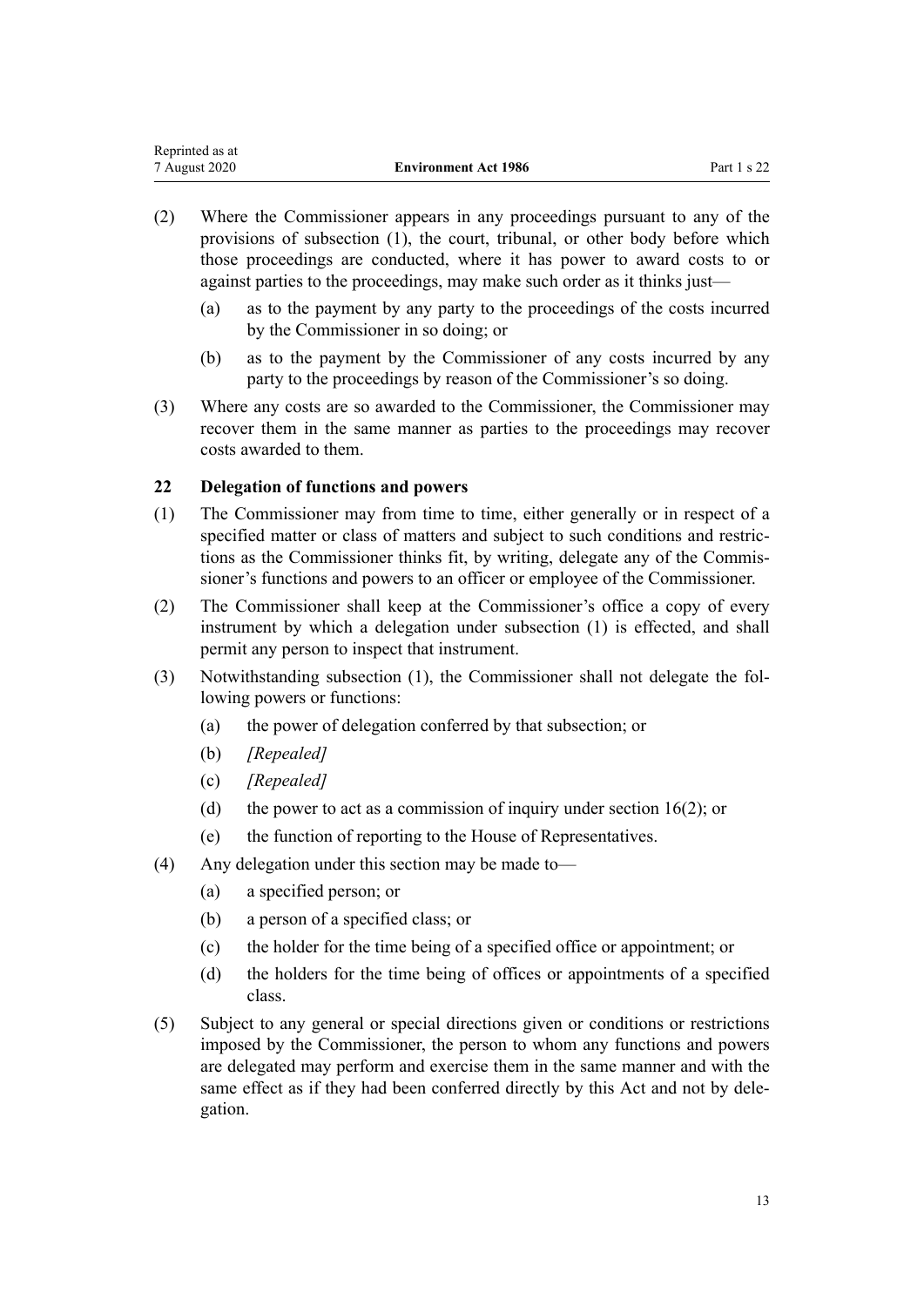<span id="page-13-0"></span>

|              |                             | $\sim$        |
|--------------|-----------------------------|---------------|
| Part 1 s 22A | <b>Environment Act 1986</b> | 7 August 2020 |

Reprinted as at

- (6) Where the Commissioner or any delegate of the Commissioner uses a written document to inform any other person of action taken by a delegate of the Commissioner, that written document—
	- (a) shall state that the action was taken by a delegate of the Commissioner; and
	- (b) shall give the delegate's name and office; and
	- (c) shall inform that other person that a copy of the instrument of delegation may be inspected at the office of the Commissioner.
- (7) Every delegation under this section shall be revocable at will, but any such revocation shall not take effect until it has been communicated to the delegate.
- (8) A delegation under this section shall not prevent the performance or exercise of any function or power by the Commissioner.
- (9) Until any such delegation is revoked, it shall continue in force according to its tenor. If the Commissioner by whom it was made ceases to hold office, it shall continue to have effect as if made by the Commissioner's successor.

Section 22(3)(b): repealed, on 1 April 1996, by section 5 of the Environment Amendment Act 1996 (1996 No 11).

Section 22(3)(c): repealed, on 1 April 1996, by section 5 of the Environment Amendment Act 1996 (1996 No 11).

#### **22A Proceedings privileged**

- (1) This section applies to—
	- (a) the Commissioner; and
	- (b) every person engaged or employed in connection with the work of the Commissioner.
- (2) Subject to subsection (3)—
	- (a) no proceedings, civil or criminal, shall lie against any person to whom this section applies for anything he or she may do or report or say in the course of the exercise or intended exercise of his or her duties under this Act, unless it is shown that he or she acted in bad faith:
	- (b) no person to whom this section applies shall be required to give evidence in any court, or in any proceedings of a judicial nature, in respect of anything coming to his or her knowledge in the exercise of his or her functions.
- (3) Nothing in subsection (2) applies in respect of proceedings for—
	- (a) an offence against [section 78](http://legislation.govt.nz/pdflink.aspx?id=DLM328526), [78AA\(1\)](http://legislation.govt.nz/pdflink.aspx?id=DLM7453603), [78A\(1\),](http://legislation.govt.nz/pdflink.aspx?id=DLM328528) [105](http://legislation.govt.nz/pdflink.aspx?id=DLM328753), [105A](http://legislation.govt.nz/pdflink.aspx?id=DLM328753), or [105B](http://legislation.govt.nz/pdflink.aspx?id=DLM328758) of the Crimes Act 1961; or
	- (b) the offence of conspiring to commit an offence against [section 78](http://legislation.govt.nz/pdflink.aspx?id=DLM328526), [78AA\(1\),](http://legislation.govt.nz/pdflink.aspx?id=DLM7453603) [78A\(1\),](http://legislation.govt.nz/pdflink.aspx?id=DLM328528) [105, 105A](http://legislation.govt.nz/pdflink.aspx?id=DLM328753), or [105B](http://legislation.govt.nz/pdflink.aspx?id=DLM328758) of the Crimes Act 1961; or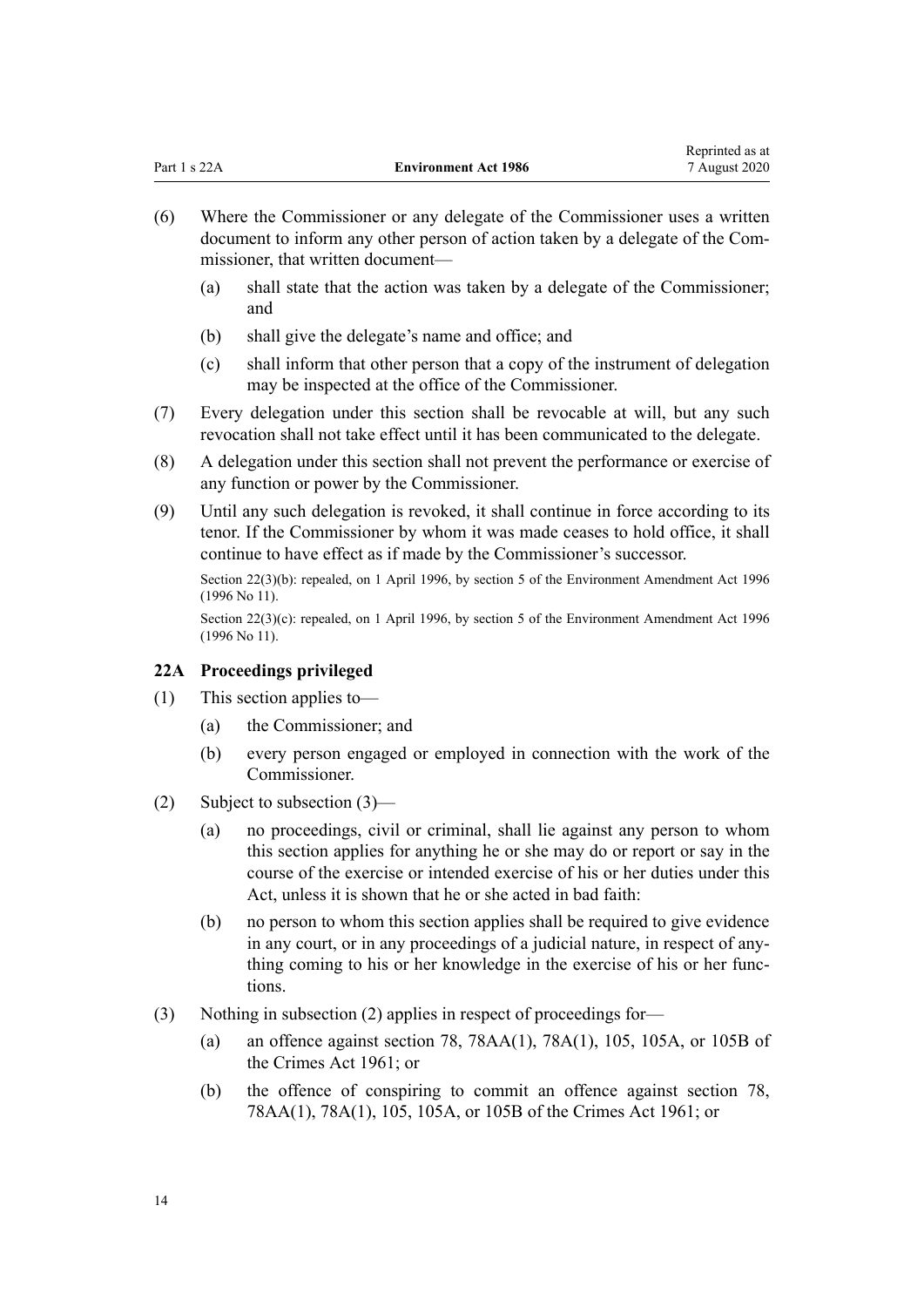- <span id="page-14-0"></span>(c) the offence of attempting to commit an offence against [section 78](http://legislation.govt.nz/pdflink.aspx?id=DLM328526), [78AA\(1\),](http://legislation.govt.nz/pdflink.aspx?id=DLM7453603) [78A\(1\),](http://legislation.govt.nz/pdflink.aspx?id=DLM328528) [105, 105A](http://legislation.govt.nz/pdflink.aspx?id=DLM328753), or [105B](http://legislation.govt.nz/pdflink.aspx?id=DLM328758) of the Crimes Act 1961.
- (4) Anything said or information supplied or any document or thing produced by any person in the course of any inquiry by or proceedings before the Commissioner under this Act shall be privileged in the same manner as if the inquiry or proceedings were proceedings in a court.
- (5) For the purposes of [clause 3](http://legislation.govt.nz/pdflink.aspx?id=DLM281290) of Part 2 of Schedule 1 of the Defamation Act 1992, any report made under this Act by the Commissioner shall be deemed to be an official report made by a person holding an inquiry under the authority of the Parliament of New Zealand.

Section 22A: inserted, on 1 April 1996, by section 6 of the Environment Amendment Act 1996 (1996 No 11).

Section 22A(3)(a): amended, on 28 September 2017, by [section 335](http://legislation.govt.nz/pdflink.aspx?id=DLM6921475) of the Intelligence and Security Act 2017 (2017 No 10).

Section 22A(3)(b): amended, on 28 September 2017, by [section 335](http://legislation.govt.nz/pdflink.aspx?id=DLM6921475) of the Intelligence and Security Act 2017 (2017 No 10).

Section 22A(3)(c): amended, on 28 September 2017, by [section 335](http://legislation.govt.nz/pdflink.aspx?id=DLM6921475) of the Intelligence and Security Act 2017 (2017 No 10).

# **23 Annual report**

Without limiting the right of the Commissioner to report at any other time, the Commissioner shall in each year make a report to the House of Representatives on the performance of the Commissioner's functions under this Act and on any other matter the Commissioner considers appropriate.

#### **24 Offences**

Every person commits an offence against this Act and is liable on conviction to a fine not exceeding \$1,000 who—

- (a) without lawful justification or excuse, wilfully obstructs, hinders, or resists the Commissioner or any other person in the exercise of his or her powers under this Part:
- (b) without lawful justification or excuse, refuses or wilfully fails to comply with any lawful requirement of the Commissioner or any other person under this Part:
- (c) wilfully makes any false statement to or wilfully misleads or attempts to mislead the Commissioner or any other person in the exercise of his or her powers under this Part:
- (d) represents directly or indirectly that he or she holds any authority under this Part when he or she does not hold that authority.

Section 24: amended, on 1 July 2013, by [section 413](http://legislation.govt.nz/pdflink.aspx?id=DLM3360714) of the Criminal Procedure Act 2011 (2011 No 81).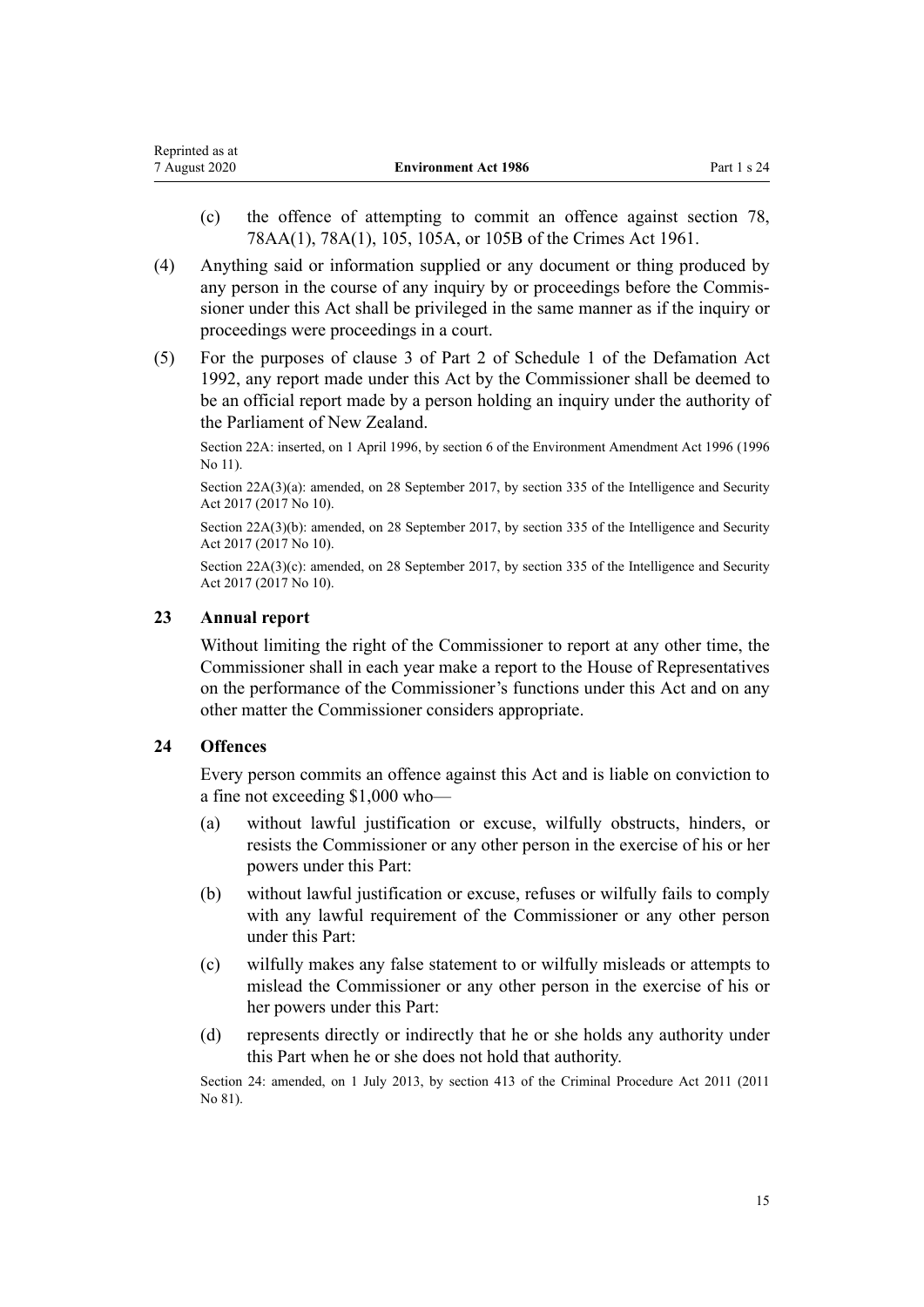# <span id="page-15-0"></span>**25 Money to be appropriated by Parliament for purposes of this Part**

Except as otherwise provided in this Part, all salaries and allowances and other expenditure payable or incurred under or in the administration of this Part shall be payable out of money to be appropriated by Parliament for the purpose.

#### **26 Audit**

- (1) The House of Representatives shall appoint an auditor to audit the accounts of the Office of the Parliamentary Commissioner for the Environment.
- (2) *[Repealed]*
- (3) In carrying out the functions conferred by this section, the auditor shall have the same functions, duties, and powers as the Auditor-General.

Section 26: substituted, on 1 April 1996, by section 7 of the Environment Amendment Act 1996 (1996 No 11).

Section 26(2): repealed, on 1 July 2001, by [section 53](http://legislation.govt.nz/pdflink.aspx?id=DLM88957) of the Public Audit Act 2001 (2001 No 10). Section 26(3): amended, on 1 July 2001, pursuant to [section 52](http://legislation.govt.nz/pdflink.aspx?id=DLM88956) of the Public Audit Act 2001 (2001) No 10).

#### **27 Amending Official Information Act 1982**

#### *[Repealed]*

Section 27: repealed, on 1 April 1987, by [section 23\(2\)\(f\)](http://legislation.govt.nz/pdflink.aspx?id=DLM101350) of the Official Information Amendment Act 1987 (1987 No 8).

# **Part 2**

# **Ministry for the Environment**

#### **28 Ministry for the Environment**

- (1) There is hereby established a department of State to be called the Ministry for the Environment.
- (2) The Ministry shall be under the control of the Minister.

#### **29 Secretary for the Environment**

There shall from time to time be appointed, under the [Public Service Act 2020](http://legislation.govt.nz/pdflink.aspx?id=LMS106157), a Secretary for the Environment who shall be the administrative head of the Ministry and who shall advise and assist the Minister in the performance of the Minister's functions.

Section 29: amended, on 7 August 2020, by [section 135](http://legislation.govt.nz/pdflink.aspx?id=LMS176959) of the Public Service Act 2020 (2020 No 40).

## **30 Other officers and employees of Ministry**

There shall from time to time be appointed, under the [Public Service Act 2020](http://legislation.govt.nz/pdflink.aspx?id=LMS106157), such other officers and employees of the Ministry as may be necessary for the efficient carrying out of the functions of the Ministry.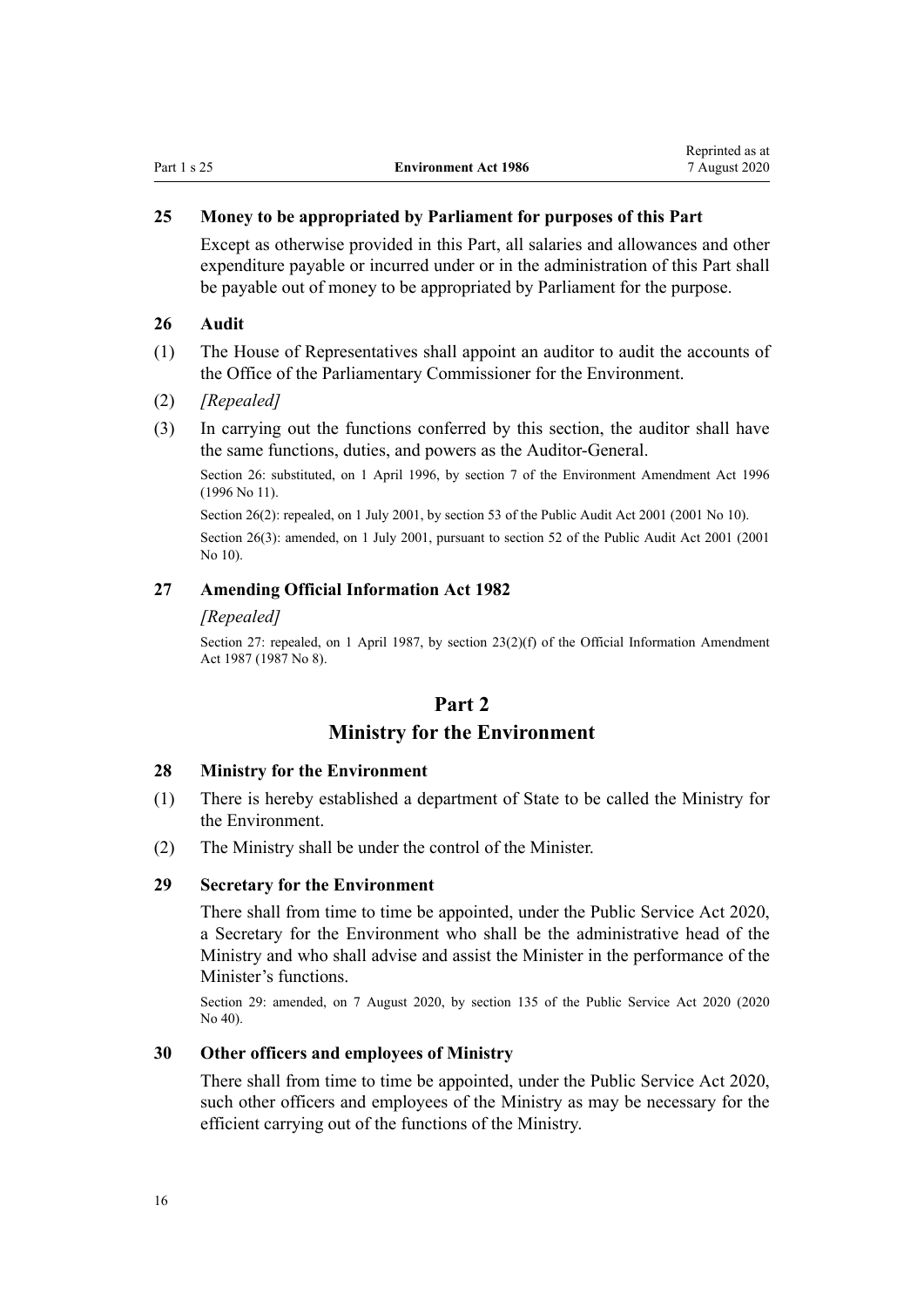<span id="page-16-0"></span>Section 30: amended, on 7 August 2020, by [section 135](http://legislation.govt.nz/pdflink.aspx?id=LMS176959) of the Public Service Act 2020 (2020 No 40).

#### **31 Functions of Ministry**

The Ministry shall have the following functions:

- (a) to advise the Minister on all aspects of environmental administration, including—
	- (i) policies for influencing the management of natural and physical resources and ecosystems so as to achieve the objectives of this Act:
	- (ii) significant environmental impacts of public or private sector proposals, particularly those that are not adequately covered by legislative or other environmental assessment requirements currently in force:
	- (iii) ways of ensuring that effective provision is made for public participation in environmental planning and policy formulation processes in order to assist decision making, particularly at the regional and local level:
- (b) to solicit and obtain information from any source, and to conduct and supervise research, so far as it is necessary for the formulation of advice to the Government on environmental policies:
- (c) to provide the Government, its agencies, and other public authorities with advice on—
	- (i) the application, operation, and effectiveness of the Acts specified in the [Schedule](#page-18-0) in relation to the achievement of the objectives of this Act:
	- (ii) procedures for the assessment and monitoring of environmental impacts:
	- (iii) pollution control and the co-ordination of the management of pollutants in the environment:
	- (iv) the identification and likelihood of natural hazards and the reduction of the effects of natural hazards:
	- (v) the control of hazardous substances, including the management of the manufacture, storage, transport, and disposal of hazardous substances:
- (d) to facilitate and encourage the resolution of conflict in relation to policies and proposals which may affect the environment:
- (e) to provide and disseminate information and services to promote environmental policies, including environmental education and mechanisms for promoting effective public participation in environmental planning:
- (f) generally to provide advice on matters relating to the environment: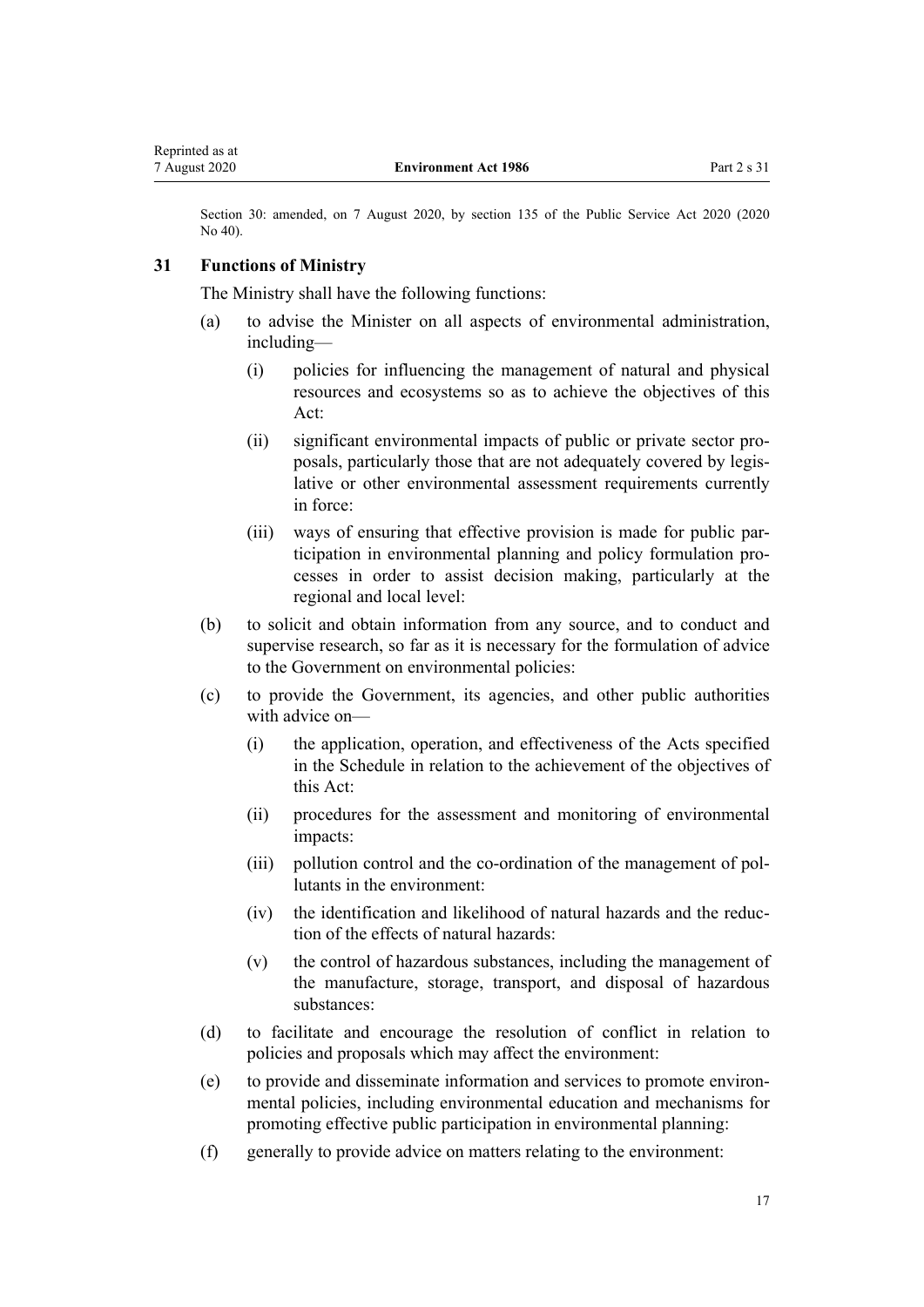<span id="page-17-0"></span>(g) to carry out any other functions that may be conferred on the Ministry by any enactment.

Section  $31(g)$ : added, on 1 August 2003, by [section 53](http://legislation.govt.nz/pdflink.aspx?id=DLM160013) of the Climate Change Response Act 2002 (2002 No 40).

# **32 Matters to which regard to be given**

In carrying out the Ministry's functions, every officer and employee of the Ministry, so far as is practicable, shall have regard to the matters set out in [sec](#page-9-0)tion  $17(a)$  to  $(g)$ .

# **33 Committees**

- (1) The Minister may from time to time appoint such committees comprising 1 or more members as the Minister thinks fit to advise or otherwise assist the Minister or the Secretary on such matters relating to the functions of the Minister or the Ministry as the Minister may specify.
- (2) Every member of a committee shall hold office at the pleasure of the Minister.
- (3) Subject to any directions given to it by the Minister, every committee may regulate its own procedure.
- (4) Every such committee is hereby declared to be a statutory Board within the meaning of the [Fees and Travelling Allowances Act 1951.](http://legislation.govt.nz/pdflink.aspx?id=DLM264952)
- (5) There may, if the Minister so directs, be paid to any member of a committee, out of money appropriated by Parliament for the purpose,—
	- (a) remuneration by way of fees, salary, or allowances in accordance with the [Fees and Travelling Allowances Act 1951;](http://legislation.govt.nz/pdflink.aspx?id=DLM264952) and
	- (b) travelling allowances and travelling expenses in accordance with that Act in respect of time spent travelling in the service of such committee—

and the provisions of that Act shall apply accordingly.

(6) No person shall, by reason only of being a member of a committee, be regarded as being employed in the State services for the purposes of the [Public Service](http://legislation.govt.nz/pdflink.aspx?id=LMS106157) [Act 2020](http://legislation.govt.nz/pdflink.aspx?id=LMS106157) or in the Government service for the purposes of the [Government](http://legislation.govt.nz/pdflink.aspx?id=DLM446000) [Superannuation Fund Act 1956](http://legislation.govt.nz/pdflink.aspx?id=DLM446000).

Section 33(6): amended, on 7 August 2020, by [section 135](http://legislation.govt.nz/pdflink.aspx?id=LMS176959) of the Public Service Act 2020 (2020) No 40).

# **34 Annual report**

#### *[Repealed]*

Section 34: repealed, on 25 January 2005, by [section 37\(1\)](http://legislation.govt.nz/pdflink.aspx?id=DLM328867) of the Public Finance Amendment Act 2004 (2004 No 113).

#### **35 Ombudsmen Act 1975 amended**

*Amendment(s) incorporated in the [Act\(s\)](http://legislation.govt.nz/pdflink.aspx?id=DLM431205)*.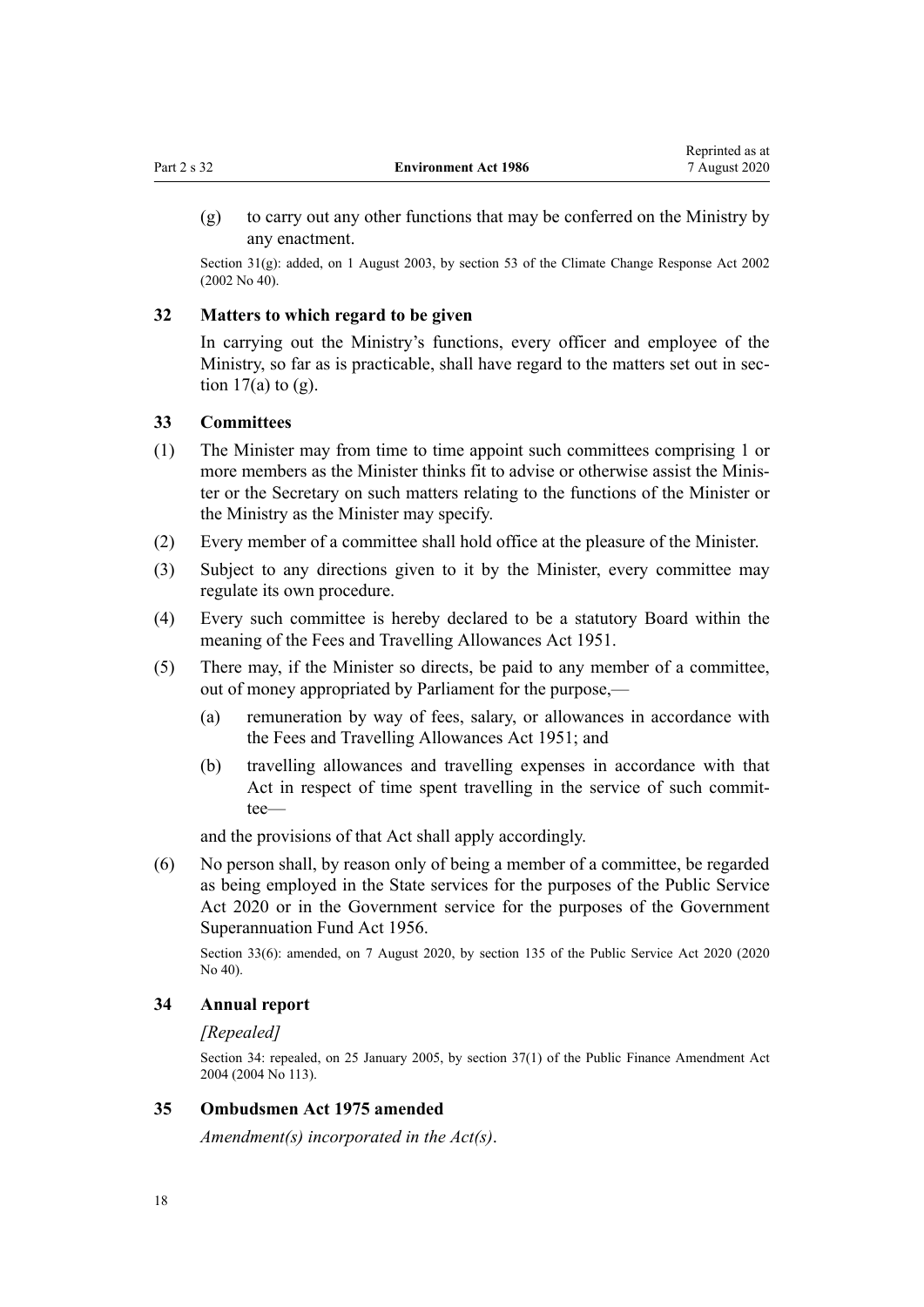# **Schedule Acts under which consents may be granted**

[ss 2](#page-2-0), [31\(c\)\(i\)](#page-16-0)

<span id="page-18-0"></span>[Antarctica Act 1960](http://legislation.govt.nz/pdflink.aspx?id=DLM325093) [Antarctica \(Environmental Protection\) Act 1994](http://legislation.govt.nz/pdflink.aspx?id=DLM342782) [Antarctic Marine Living Resources Act 1981](http://legislation.govt.nz/pdflink.aspx?id=DLM52828) [Atomic Energy Act 1945](http://legislation.govt.nz/pdflink.aspx?id=DLM239212) [Biosecurity Act 1993](http://legislation.govt.nz/pdflink.aspx?id=DLM314622) [Conservation Act 1987](http://legislation.govt.nz/pdflink.aspx?id=DLM103609) [Continental Shelf Act 1964](http://legislation.govt.nz/pdflink.aspx?id=DLM351638) [Crown Minerals Act 1991](http://legislation.govt.nz/pdflink.aspx?id=DLM242535) [Electricity Act 1992](http://legislation.govt.nz/pdflink.aspx?id=DLM281857) [Exclusive Economic Zone and Continental Shelf \(Environmental Effects\) Act 2012](http://legislation.govt.nz/pdflink.aspx?id=DLM3955410) [Fisheries Act 1983](http://legislation.govt.nz/pdflink.aspx?id=DLM66581) [Fisheries Act 1996](http://legislation.govt.nz/pdflink.aspx?id=DLM394191) [Forest and Rural Fires Act 1977](http://legislation.govt.nz/pdflink.aspx?id=DLM442946) [Forests Act 1949](http://legislation.govt.nz/pdflink.aspx?id=DLM255625) [Gas Act 1992](http://legislation.govt.nz/pdflink.aspx?id=DLM285411) [Government Roading Powers Act 1989](http://legislation.govt.nz/pdflink.aspx?id=DLM173368) Harbours Act 1950 Hauraki Gulf Maritime Park Act 1967 [Hauraki Gulf Marine Park Act 2000](http://legislation.govt.nz/pdflink.aspx?id=DLM52557) [Hazardous Substances and New Organisms Act 1996](http://legislation.govt.nz/pdflink.aspx?id=DLM381221) [Health Act 1956](http://legislation.govt.nz/pdflink.aspx?id=DLM305839) [Heritage New Zealand Pouhere Taonga Act 2014](http://legislation.govt.nz/pdflink.aspx?id=DLM4005402) Iron and Steel Industry Act 1959 [Land Act 1948](http://legislation.govt.nz/pdflink.aspx?id=DLM250585) [Local Government Act 1974](http://legislation.govt.nz/pdflink.aspx?id=DLM415531) [Local Government Act 2002](http://legislation.govt.nz/pdflink.aspx?id=DLM170872) [Marine Mammals Protection Act 1978](http://legislation.govt.nz/pdflink.aspx?id=DLM25110) [Marine Reserves Act 1971](http://legislation.govt.nz/pdflink.aspx?id=DLM397837) [Maritime Transport Act 1994](http://legislation.govt.nz/pdflink.aspx?id=DLM334659) [National Parks Act 1980](http://legislation.govt.nz/pdflink.aspx?id=DLM36962) [Public Works Act 1981](http://legislation.govt.nz/pdflink.aspx?id=DLM45426) [Radiation Safety Act 2016](http://legislation.govt.nz/pdflink.aspx?id=DLM6339500)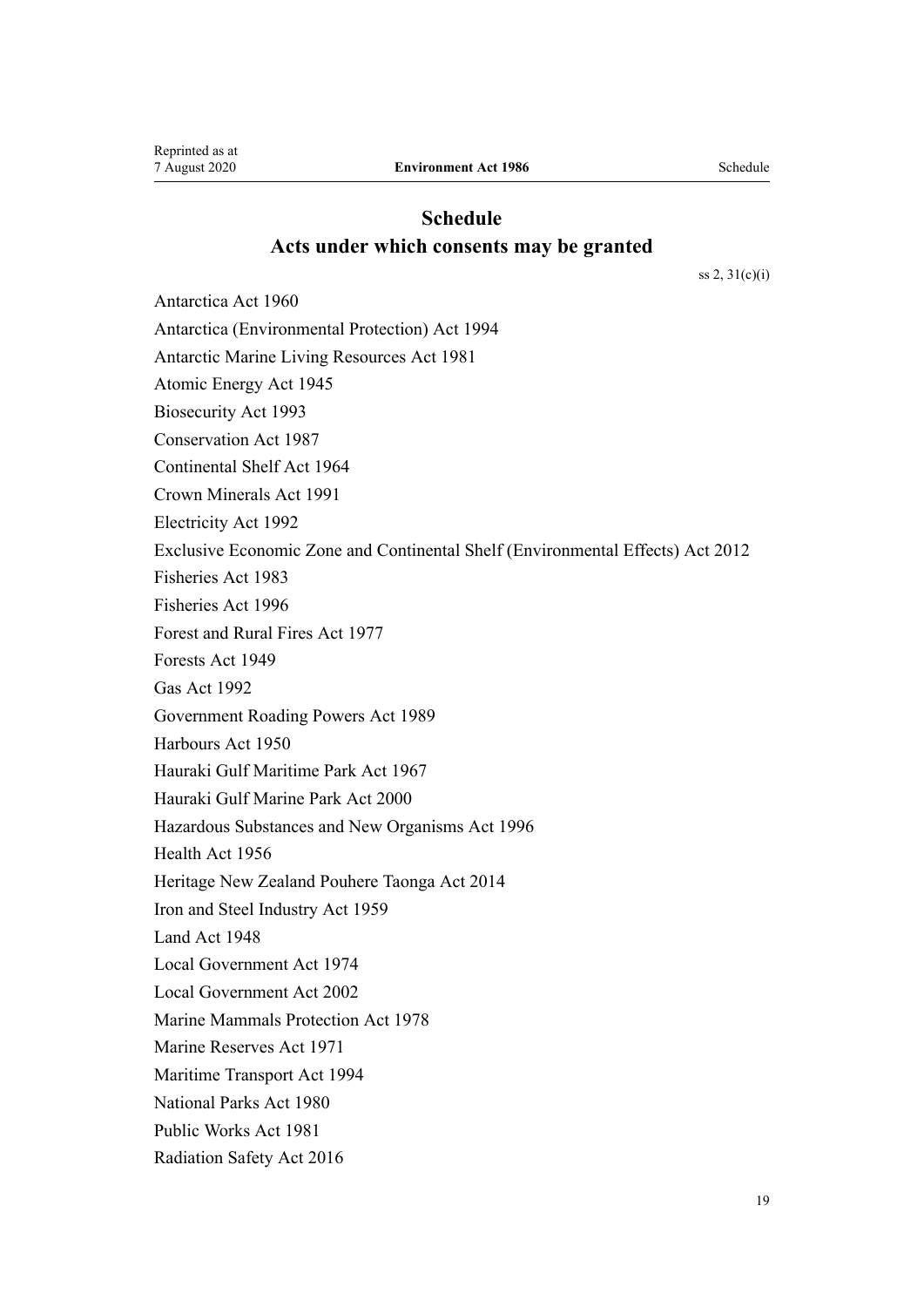[Reserves Act 1977](http://legislation.govt.nz/pdflink.aspx?id=DLM444304)

[Resource Management Act 1991](http://legislation.govt.nz/pdflink.aspx?id=DLM230264)

Transport Act 1962: [section 70AA](http://legislation.govt.nz/pdflink.aspx?id=DLM343740)

[Wild Animal Control Act 1977](http://legislation.govt.nz/pdflink.aspx?id=DLM16622)

#### [Wildlife Act 1953](http://legislation.govt.nz/pdflink.aspx?id=DLM276813)

Schedule Animals Act 1967: repealed, on 29 July 1998, by [section 150\(1\)](http://legislation.govt.nz/pdflink.aspx?id=DLM385161) of the Hazardous Substances and New Organisms Act 1996 (1996 No 30).

Schedule Antarctica (Environmental Protection) Act 1994: inserted, on 23 January 1998, by [section](http://legislation.govt.nz/pdflink.aspx?id=DLM343623) [56\(1\)](http://legislation.govt.nz/pdflink.aspx?id=DLM343623) of the Antarctica (Environmental Protection) Act 1994 (1994 No 119).

Schedule Biosecurity Act 1993: inserted, on 1 October 1993, by [section 168\(1\)](http://legislation.govt.nz/pdflink.aspx?id=DLM316769) of the Biosecurity Act 1993 (1993 No 95).

Schedule Clean Air Act 1972: repealed, on 1 October 1991, by [section 362](http://legislation.govt.nz/pdflink.aspx?id=DLM239393) of the Resource Management Act 1991 (1991 No 69).

Schedule Coal Mines Act 1979: repealed, on 1 October 1991, by [section 121](http://legislation.govt.nz/pdflink.aspx?id=DLM247364) of the Crown Minerals Act 1991 (1991 No 70).

Schedule Conservation Act 1987: inserted, on 20 November 1989, by section 3 of the Environment Amendment Act 1989 (1989 No 114).

Schedule Crown Minerals Act 1991: inserted, on 1 October 1991, by [section 121](http://legislation.govt.nz/pdflink.aspx?id=DLM247364) of the Crown Minerals Act 1991 (1991 No 70).

Schedule Dangerous Goods Act 1974: repealed, on 2 July 2001, by [section 150\(1\)](http://legislation.govt.nz/pdflink.aspx?id=DLM385161) of the Hazardous Substances and New Organisms Act 1996 (1996 No 30).

Schedule Electric Power Boards Act 1925: repealed, on 7 October 1994, by [section 96\(1\)](http://legislation.govt.nz/pdflink.aspx?id=DLM268395) of the Energy Companies Act 1992 (1992 No 56).

Schedule Electricity Act 1968: repealed, on 1 April 1993, by [section 173\(2\)](http://legislation.govt.nz/pdflink.aspx?id=DLM284137) of the Electricity Act 1992 (1992 No 122).

Schedule Electricity Act 1992: inserted, on 1 April 1993, by [section 173\(2\)](http://legislation.govt.nz/pdflink.aspx?id=DLM284137) of the Electricity Act 1992 (1992 No 122).

Schedule Exclusive Economic Zone and Continental Shelf (Environmental Effects) Act 2012: inserted, on 28 June 2013, by [section 173](http://legislation.govt.nz/pdflink.aspx?id=DLM3956363) of the Exclusive Economic Zone and Continental Shelf (Environmental Effects) Act 2012 (2012 No 72).

Schedule Fisheries Act 1996: inserted, on 1 January 2005, by [section 21\(a\)](http://legislation.govt.nz/pdflink.aspx?id=DLM324321) of the Fisheries Amendment Act (No 3) 2004 (2004 No 104).

Schedule Gas Act 1992: inserted, on 1 April 1993, by [section 58\(2\)](http://legislation.govt.nz/pdflink.aspx?id=DLM286566) of the Gas Act 1992 (1992 No 124).

Schedule Geothermal Energy Act 1953: repealed, on 1 October 1991, by [section 362](http://legislation.govt.nz/pdflink.aspx?id=DLM239393) of the Resource Management Act 1991 (1991 No 69).

Schedule Government Roading Powers Act 1989: inserted, on 1 August 2008, by [section 50\(1\)](http://legislation.govt.nz/pdflink.aspx?id=DLM1313622) of the Land Transport Management Amendment Act 2008 (2008 No 47).

Schedule Hauraki Gulf Marine Park Act 2000: inserted, on 27 February 2000, by [section 49](http://legislation.govt.nz/pdflink.aspx?id=DLM53193) of the Hauraki Gulf Marine Park Act 2000 (2000 No 1).

Schedule Hazardous Substances and New Organisms Act 1996: inserted, on 2 July 2001, by [section](http://legislation.govt.nz/pdflink.aspx?id=DLM385160) [149](http://legislation.govt.nz/pdflink.aspx?id=DLM385160) of the Hazardous Substances and New Organisms Act 1996 (1996 No 30).

Schedule Heritage New Zealand Pouhere Taonga Act 2014: inserted, on 20 May 2014, by [section 107](http://legislation.govt.nz/pdflink.aspx?id=DLM4005646) of the Heritage New Zealand Pouhere Taonga Act 2014 (2014 No 26).

Schedule Historic Places Act 1980: repealed, on 20 May 2014, by [section 107](http://legislation.govt.nz/pdflink.aspx?id=DLM4005646) of the Heritage New Zealand Pouhere Taonga Act 2014 (2014 No 26).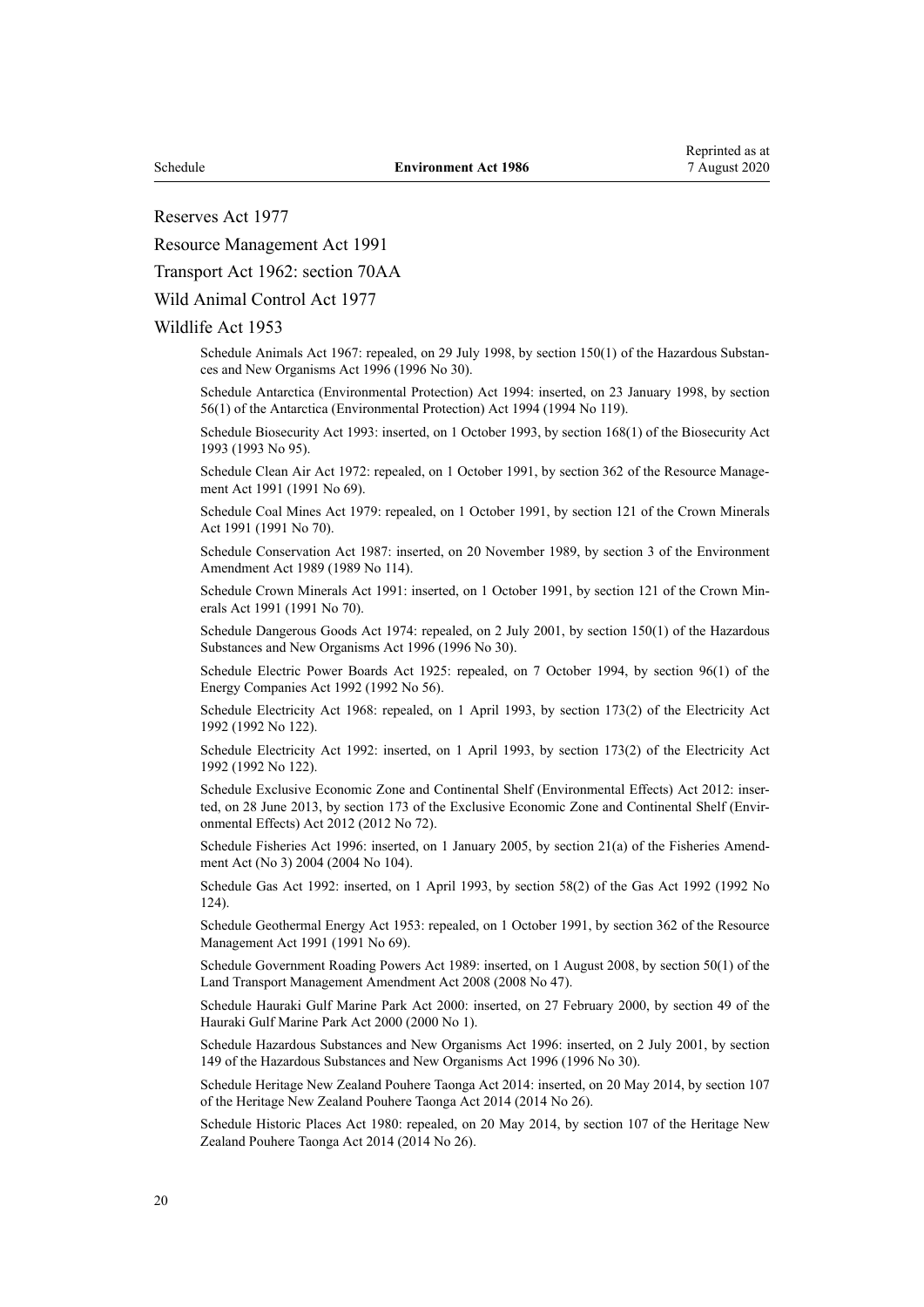Schedule Local Government Act 2002: inserted, on 1 July 2003, by [section 262](http://legislation.govt.nz/pdflink.aspx?id=DLM174088) of the Local Government Act 2002 (2002 No 84).

Schedule Marine Farming Act 1971: repealed, on 1 January 2005, by [section 21\(b\)](http://legislation.govt.nz/pdflink.aspx?id=DLM324321) of the Fisheries Amendment Act (No 3) 2004 (2004 No 104).

Schedule Marine Pollution Act 1974: repealed, on 20 August 1998, by [section 480](http://legislation.govt.nz/pdflink.aspx?id=DLM339220) of the Maritime Transport Act 1994 (1994 No 104).

Schedule Maritime Transport Act 1994: inserted, on 20 August 1998, by [section 480](http://legislation.govt.nz/pdflink.aspx?id=DLM339220) of the Maritime Transport Act 1994 (1994 No 104).

Schedule Mining Act 1971: repealed, on 1 October 1991, by [section 121](http://legislation.govt.nz/pdflink.aspx?id=DLM247364) of the Crown Minerals Act 1991 (1991 No 70).

Schedule National Roads Act 1953: repealed, on 1 October 1989, by [section 116\(4\)](http://legislation.govt.nz/pdflink.aspx?id=DLM175926) of the Transit New Zealand Act 1989 (1989 No 75).

Schedule Noise Control Act 1982: repealed, on 1 October 1991, by [section 362](http://legislation.govt.nz/pdflink.aspx?id=DLM239393) of the Resource Management Act 1991 (1991 No 69).

Schedule Pesticides Act 1979: repealed, on 2 July 2001, by [section 150\(1\)](http://legislation.govt.nz/pdflink.aspx?id=DLM385161) of the Hazardous Substances and New Organisms Act 1996 (1996 No 30).

Schedule Petroleum Act 1937: repealed, on 1 October 1991, by [section 121](http://legislation.govt.nz/pdflink.aspx?id=DLM247364) of the Crown Minerals Act 1991 (1991 No 70).

Schedule Plants Act 1970: repealed, on 29 July 1998, by [section 150\(1\)](http://legislation.govt.nz/pdflink.aspx?id=DLM385161) of the Hazardous Substances and New Organisms Act 1996 (1996 No 30).

Schedule Radiation Protection Act 1965: repealed, on 7 March 2017, by [section 99](http://legislation.govt.nz/pdflink.aspx?id=DLM6339763) of the Radiation Safety Act 2016 (2016 No 6).

Schedule Radiation Safety Act 2016: inserted, on 7 March 2017, by [section 99](http://legislation.govt.nz/pdflink.aspx?id=DLM6339763) of the Radiation Safety Act 2016 (2016 No 6).

Schedule Resource Management Act 1991: inserted, on 1 October 1991, by [section 362](http://legislation.govt.nz/pdflink.aspx?id=DLM239393) of the Resource Management Act 1991 (1991 No 69).

Schedule Soil Conservation and Rivers Control Act 1941: repealed, on 1 October 1991, by [section](http://legislation.govt.nz/pdflink.aspx?id=DLM239393) [362](http://legislation.govt.nz/pdflink.aspx?id=DLM239393) of the Resource Management Act 1991 (1991 No 69).

Schedule Town and Country Planning Act 1977: repealed, on 1 October 1991, by [section 362](http://legislation.govt.nz/pdflink.aspx?id=DLM239393) of the Resource Management Act 1991 (1991 No 69).

Schedule Toxic Substances Act 1979: repealed, on 2 July 2001, by [section 150\(1\)](http://legislation.govt.nz/pdflink.aspx?id=DLM385161) of the Hazardous Substances and New Organisms Act 1996 (1996 No 30).

Schedule Transit New Zealand Act 1989: repealed, on 1 August 2008, by [section 50\(1\)](http://legislation.govt.nz/pdflink.aspx?id=DLM1313622) of the Land Transport Management Amendment Act 2008 (2008 No 47).

Schedule Transport Act 1962: section 70AA: inserted, on 1 October 1991, by [section 362](http://legislation.govt.nz/pdflink.aspx?id=DLM239393) of the Resource Management Act 1991 (1991 No 69).

Schedule Water and Soil Conservation Act 1967: repealed, on 1 October 1991, by [section 362](http://legislation.govt.nz/pdflink.aspx?id=DLM239393) of the Resource Management Act 1991 (1991 No 69).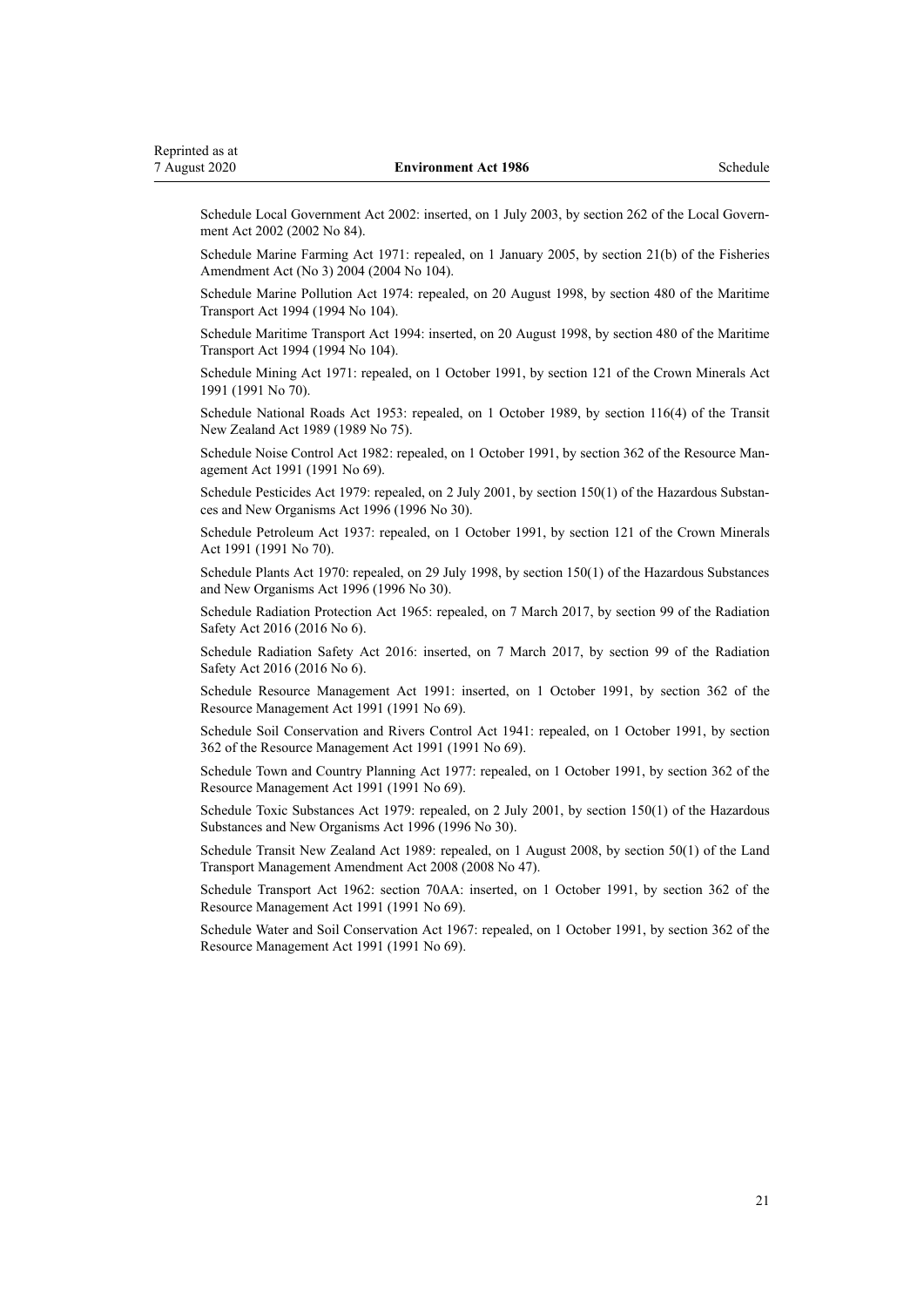#### **Reprints notes**

#### *1 General*

This is a reprint of the Environment Act 1986 that incorporates all the amendments to that Act as at the date of the last amendment to it.

#### *2 Legal status*

Reprints are presumed to correctly state, as at the date of the reprint, the law enacted by the principal enactment and by any amendments to that enactment. [Section 18](http://legislation.govt.nz/pdflink.aspx?id=DLM2998516) of the Legislation Act 2012 provides that this reprint, published in electronic form, has the status of an official version under [section 17](http://legislation.govt.nz/pdflink.aspx?id=DLM2998515) of that Act. A printed version of the reprint produced directly from this official electronic version also has official status.

#### *3 Editorial and format changes*

Editorial and format changes to reprints are made using the powers under [sec](http://legislation.govt.nz/pdflink.aspx?id=DLM2998532)[tions 24 to 26](http://legislation.govt.nz/pdflink.aspx?id=DLM2998532) of the Legislation Act 2012. See also [http://www.pco.parlia](http://www.pco.parliament.govt.nz/editorial-conventions/)[ment.govt.nz/editorial-conventions/](http://www.pco.parliament.govt.nz/editorial-conventions/).

#### *4 Amendments incorporated in this reprint*

Public Service Act 2020 (2020 No 40): [section 135](http://legislation.govt.nz/pdflink.aspx?id=LMS176959) Intelligence and Security Act 2017 (2017 No 10): [section 335](http://legislation.govt.nz/pdflink.aspx?id=DLM6921475) Radiation Safety Act 2016 (2016 No 6): [section 99](http://legislation.govt.nz/pdflink.aspx?id=DLM6339763) Heritage New Zealand Pouhere Taonga Act 2014 (2014 No 26): [section 107](http://legislation.govt.nz/pdflink.aspx?id=DLM4005646) Exclusive Economic Zone and Continental Shelf (Environmental Effects) Act 2012 (2012 No 72): [section 173](http://legislation.govt.nz/pdflink.aspx?id=DLM3956363) Criminal Procedure Act 2011 (2011 No 81): [section 413](http://legislation.govt.nz/pdflink.aspx?id=DLM3360714) Land Transport Management Amendment Act 2008 (2008 No 47): [section 50\(1\)](http://legislation.govt.nz/pdflink.aspx?id=DLM1313622) Public Finance Amendment Act 2004 (2004 No 113): [section 37\(1\)](http://legislation.govt.nz/pdflink.aspx?id=DLM328867) Fisheries Amendment Act (No 3) 2004 (2004 No 104): [section 21](http://legislation.govt.nz/pdflink.aspx?id=DLM324321) Local Government Act 2002 (2002 No 84): [section 262](http://legislation.govt.nz/pdflink.aspx?id=DLM174088) Remuneration Authority (Members of Parliament) Amendment Act 2002 (2002 No 54): [section 4\(1\)](http://legislation.govt.nz/pdflink.aspx?id=DLM167443) Climate Change Response Act 2002 (2002 No 40): [section 53](http://legislation.govt.nz/pdflink.aspx?id=DLM160013) Human Rights Amendment Act 2001 (2001 No 96): [section 70\(1\)](http://legislation.govt.nz/pdflink.aspx?id=DLM122579) Public Audit Act 2001 (2001 No 10): [sections 52](http://legislation.govt.nz/pdflink.aspx?id=DLM88956), [53](http://legislation.govt.nz/pdflink.aspx?id=DLM88957) Employment Relations Act 2000 (2000 No 24): [section 240](http://legislation.govt.nz/pdflink.aspx?id=DLM61487) Hauraki Gulf Marine Park Act 2000 (2000 No 1)[: section 49](http://legislation.govt.nz/pdflink.aspx?id=DLM53193) Territorial Sea and Exclusive Economic Zone Amendment Act 1996 (1996 No 74): section 5(4) Hazardous Substances and New Organisms Act 1996 (1996 No 30): [sections 149](http://legislation.govt.nz/pdflink.aspx?id=DLM385160), [150\(1\)](http://legislation.govt.nz/pdflink.aspx?id=DLM385161) Environment Amendment Act 1996 (1996 No 11) Antarctica (Environmental Protection) Act 1994 (1994 No 119): [section 56\(1\)](http://legislation.govt.nz/pdflink.aspx?id=DLM343623) Maritime Transport Act 1994 (1994 No 104): [section 480](http://legislation.govt.nz/pdflink.aspx?id=DLM339220)